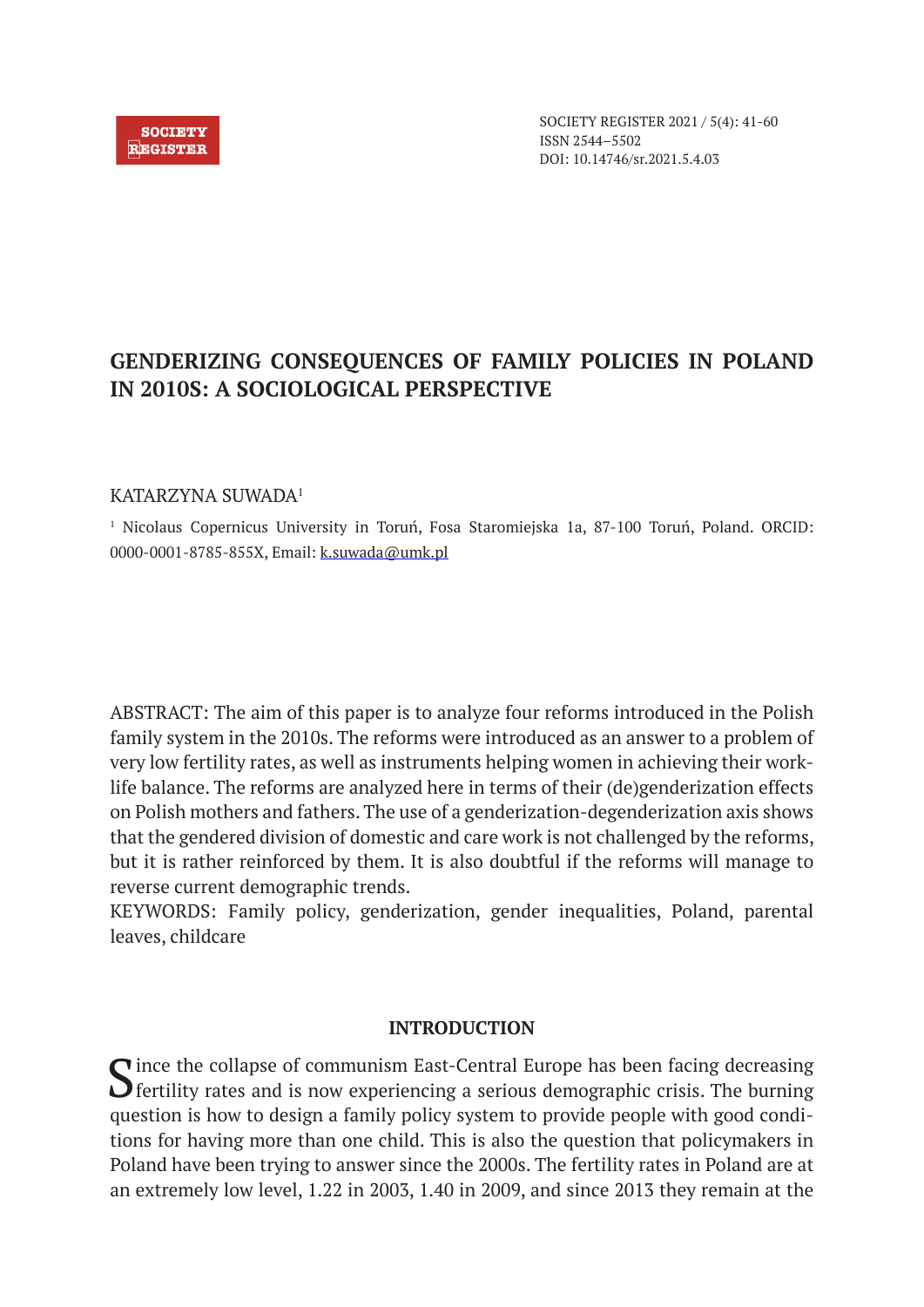level around 1.3. Poles are not deciding to have more than one child, even though in surveys they declare that they would like to (see: Mynarska 2011). The literature on family studies indicates different reasons for low fertility rates in European societies. One reason concerns gender equality. Studies show that in countries with greater gender equality where men have greater involvement in care work, people are more eager to continue childbearing (Andersson, Duvander, and Hank 2004; Duvander and Andersson 2006). At the same time, Polish researchers point out the so-called *women's reproductive strike*, which should be understood as women's decision not to have children, even against their own willingness to have them (Graff 2014; Korolczuk and Hryciuk 2012). This reproductive strike results from the burden of combining motherhood and care work with paid work and a general withdrawal of Polish men from the domestic sphere. Polish women are overloaded with unpaid work in the household and paid work in the labor market (Suwada 2021). Yet policymakers do not recognize this as a problem.

The aim of this paper is to analyze the reforms introduced in Polish family systems since 2010 through the lenses of the genderization concept proposed by Steven Saxonberg and by incorporating the perspective of Polish parents.<sup>1</sup> Since 1989 Polish family policy has been characterized by the lack of a coherent and long-term strategy. Up until the 2010s there was a lack of reflection on work-life balance issues and gender inequalities, even though some elements of gender mainstreaming policy started to be implemented in connection with membership of the EU (Scambor et al. 2014). Only at the beginning of the 2010s did Polish policymakers begin to slowly recognize the problem of low fertility rates and to reform the family policy system that had been practically untouched since the 1970s. I concentrate here on four reforms which have been introduced since 2010, which substantially changed the family policy system in Poland.

The article begins with a discussion of the links between family policy instruments and gender roles. I refer here to the new welfare typology proposed by Saxonberg (2013, 2014) based on the genderization-degenderization axis. Then I proceed to a description of the reforms in terms of their aims and objectives, as well as the effects they have on gender equality and gender roles, especially within the family sphere. I depict the reforms separately, since they were not introduced as a part of one coherent program, but rather were unrelated. The article concludes with a discussion of the overall effect of the analyzed reforms and its impact on gender inequalities.

### **(DE)GENDERIZING CONSEQUENCES OF FAMILY POLICY**

Different family policy instruments differently affect fertility rates, organization of families' everyday life, as well as the gender division of domestic and care work. Various classifications of welfare states try to cluster them into different types of regimes.

<sup>&</sup>lt;sup>1</sup> Because of the lack of place in the article I concentrate on the institutional settings, therefore I do not discuss a wider socio-cultural context, as well as socio-economic inequalities, that can also explain differences between the engagement of men and women in parenthood in Polish society. These issues are discussed in other publications on parenthood in Poland, see: Suwada 2017 and 2021.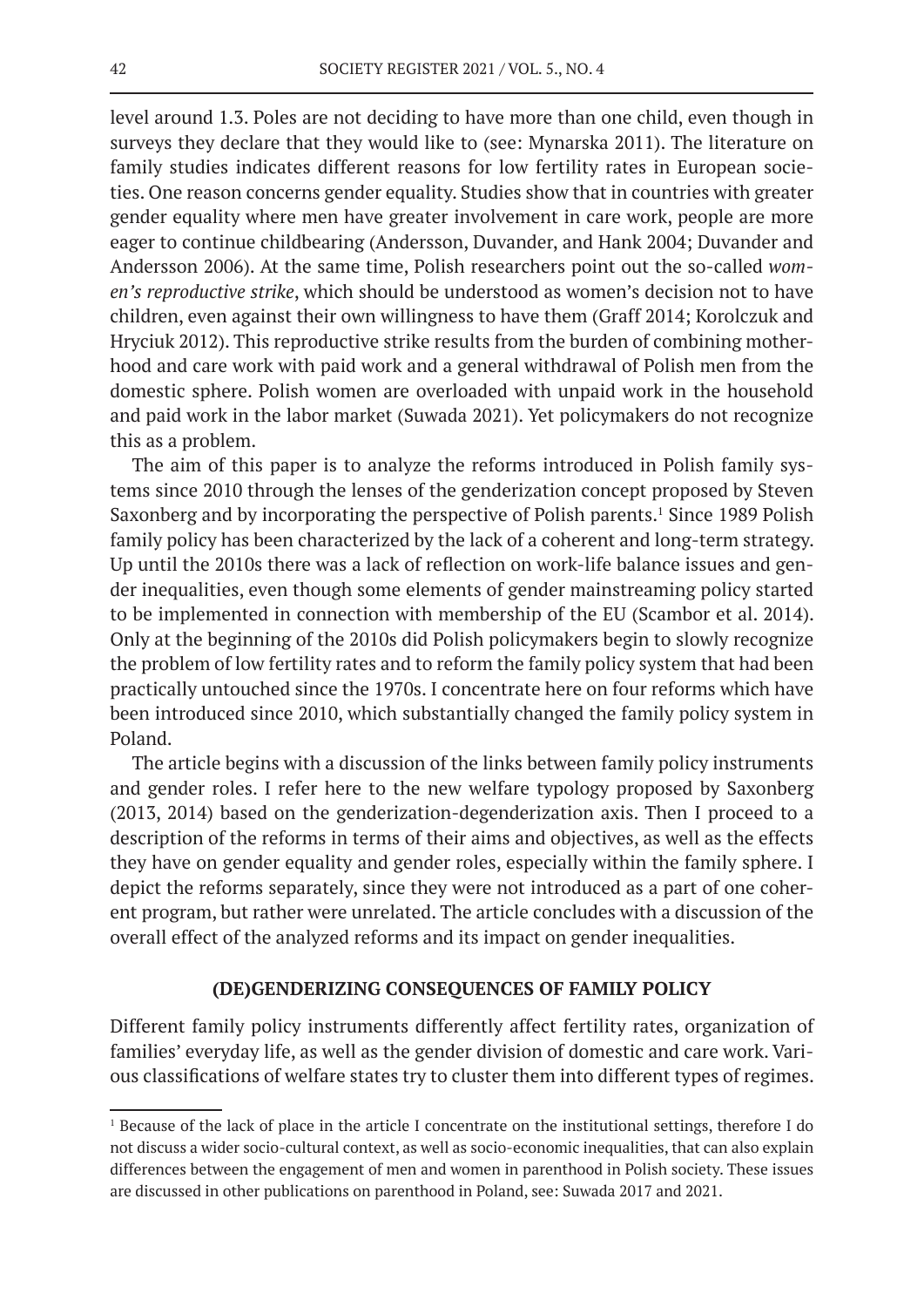Two the most common contemporary classifications analyze family policies in terms of it (de)familialization and (de)genderization effects (Kurowska 2018). Since my aim here is to analyze the effect of family policy reforms on gender roles, I refer here mainly to the (de)genderization approach, even though Kurowska claims they should not be treated as competing theoretical perspectives, but rather as complementary ones. This approach was proposed by Steven Saxonberg (2013, 2014), whose aim was to create a typology of welfare state policies that include the gender dimension of social reality. Family policies are analyzed in terms of their impact on gender roles that are understood here as particular expectations towards men and women that tell how they should act in different social situations (see Ridgeway & Correll 2004). As Saxonberg emphasizes, today the desire to eliminate gender roles has become an official EU policy, which focuses more on the equal sharing of paid and unpaid work rather than on equal treatment (Saxonberg 2013: 32). In this context we can distinguish *genderizing* and *degenderizing* policies. Genderizing policies promote different gender roles for men and women, whereas degenderizing policies fight against gender roles and bolster their elimination. There are two types of genderizing policies. The first type *explicitly* supports different gender roles by, for example, encouraging only women to leave the labor market in connection to parenthood. Whereas the second type *implicitly* upholds existing gender inequalities because of their patriarchal starting point.

In Saxonberg typology the focus is put on actual policies and their effects on individuals, rather than overall regime types within which different policies are implemented. Such an approach allows for a detailed analysis of various policies existing within one system and a clear focus on the problem of gender inequalities, which is often regarded as crucial in the context of fertility rates and reproductive decisions of Europeans. Saxonberg focuses on the two most important policies of the family system that influence gender roles: the paid parental leave system and state support for childcare. The parental leave system is degenderizing when parental leave is long enough to share between a mother and a father, the replacement rate is high enough to allow men to use the parental leave system without major financial loss to the whole family, the benefit ceiling is not too low, and there exists a quota for fathers. In an explicitly genderizing system leave is mostly a woman's right. Women have a right to highly paid leave for at least fifteen weeks. For fathers, if at all, there is only a short paternity leave that can be used to help a mother after childbirth. Additionally, both parents have a right to a long extended parental leave with a low flat-rate benefit, which usually discourages men from taking the leave. In an implicitly genderizing system there is usually no paid leave or only a short maternity leave.

Degenderizing childcare institutions are characterized by either the provision of a large number of places for all children in public institutions, or highly subsidized places in private institutions. An explicitly genderizing system provides some support for childcare, but mostly for children over three, and most likely only part-time. In an implicitly genderizing system, childcare institutions are private and operate on the free market, there are low public subsidies and a relatively small number of places for children under three.

The following analysis also takes account of child benefit instruments. Saxonberg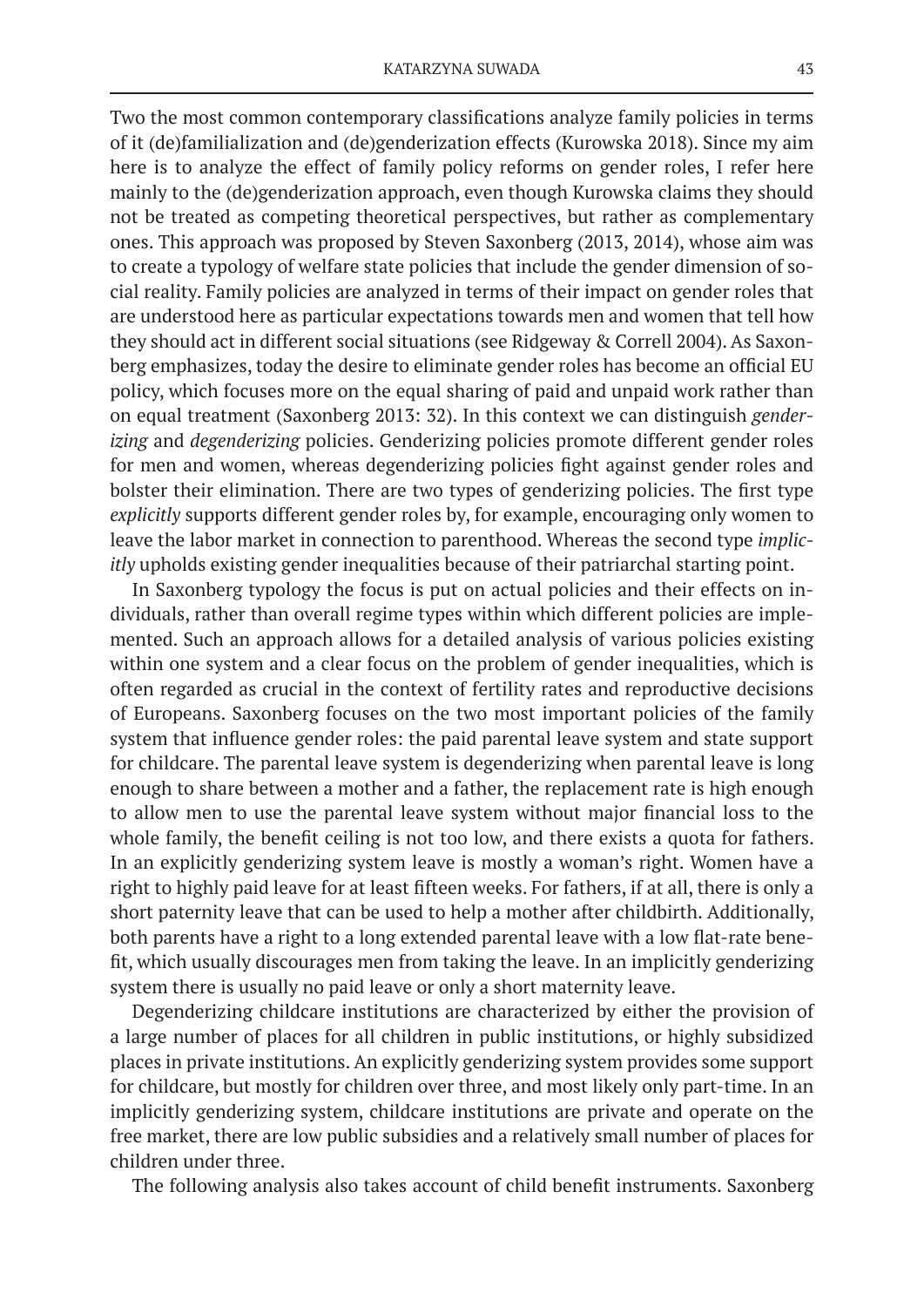does not interpret child benefits in terms of their (de)genderizing effect, yet he claims that such interpretations are possible. Since child benefit policies significantly vary across welfare states, it is difficult to assess their general (de)genderizing effects. They also have various aims - universal benefits are usually regarded either as financial support for a family or as an incentive for people to have more children. Means-tested benefits are rather seen as an instrument preventing poverty among children. It can be cautiously assumed that high universal benefit might have genderizing consequences, since it might encourage women to stay home and take care of children. Whereas low universal benefits do not have such an effect, although it is impossible to classify them as degenderizing as well. In the case of means-tested benefits the genderizing consequences can only be observed among women with lower incomes. Yet to fully assess the impact of cash benefits for women, the broader social context should be taken into consideration – such as access to childcare institutions, cultural norms about care, the gender wage gap, and the situation of men and women in the labor market.

As Saxonberg underlines, there should be a clear dividing line between policies and their actual outcomes. Thus in my analysis, firstly I depict the policies and their goals, and then proceed to the outcomes. As will become clear, the aims and outcomes of analyzed policies are not always congruent. In fact, in many cases the actual outcomes are divergent from those which were anticipated.

### **METHODS**

The presented analysis is based on data from multiple sources. First, analysis of government documents containing justifications for the reforms which they had introduced. Justifications for the reforms are published on the website of the responsible ministries together with corresponding acts. The analysis focused on four documents: the justifications introducing paternity leave from 2008, parental leave from 2013, the justifications for the "Toddler" program from 2011 and the "Family 500+" program from 2016. Additionally the speech of the Ministry of Family, Labor and Social Policy Elżbieta Rachwalska during the first reading of the government's draft law on the "Family 500+" Program from February 9, 2016 was . In the qualitative analysis conducted in MaxQDA the main goals and objectives set by policymakers were identified. These goals and objectives are strongly linked with a preferable organization of family life, in this case based on traditional gender roles. The documents were collected from the official websites of the Ministry of Labor and Social Policy (since 2015 the Ministry of Family, Labor and Social Policy) and of the Polish Parliament.

Secondly, I refer to the national statistics gathered by the Statistics Poland and the Social Insurance Institution. The statistics about the use of parental leaves and the enrolment of children to care institutions show how much the introduced reforms changed the situation of Polish parents. Finally, the analysis is based on data from qualitative interviews conducted with Polish parents in two research projects. The first project was conducted 2012-2013 and concentrated on the fatherhood experiences of Polish men. The second project was conducted in the summer of 2017 and interviews focused on the problem of the work-life balance. In both cases the issue of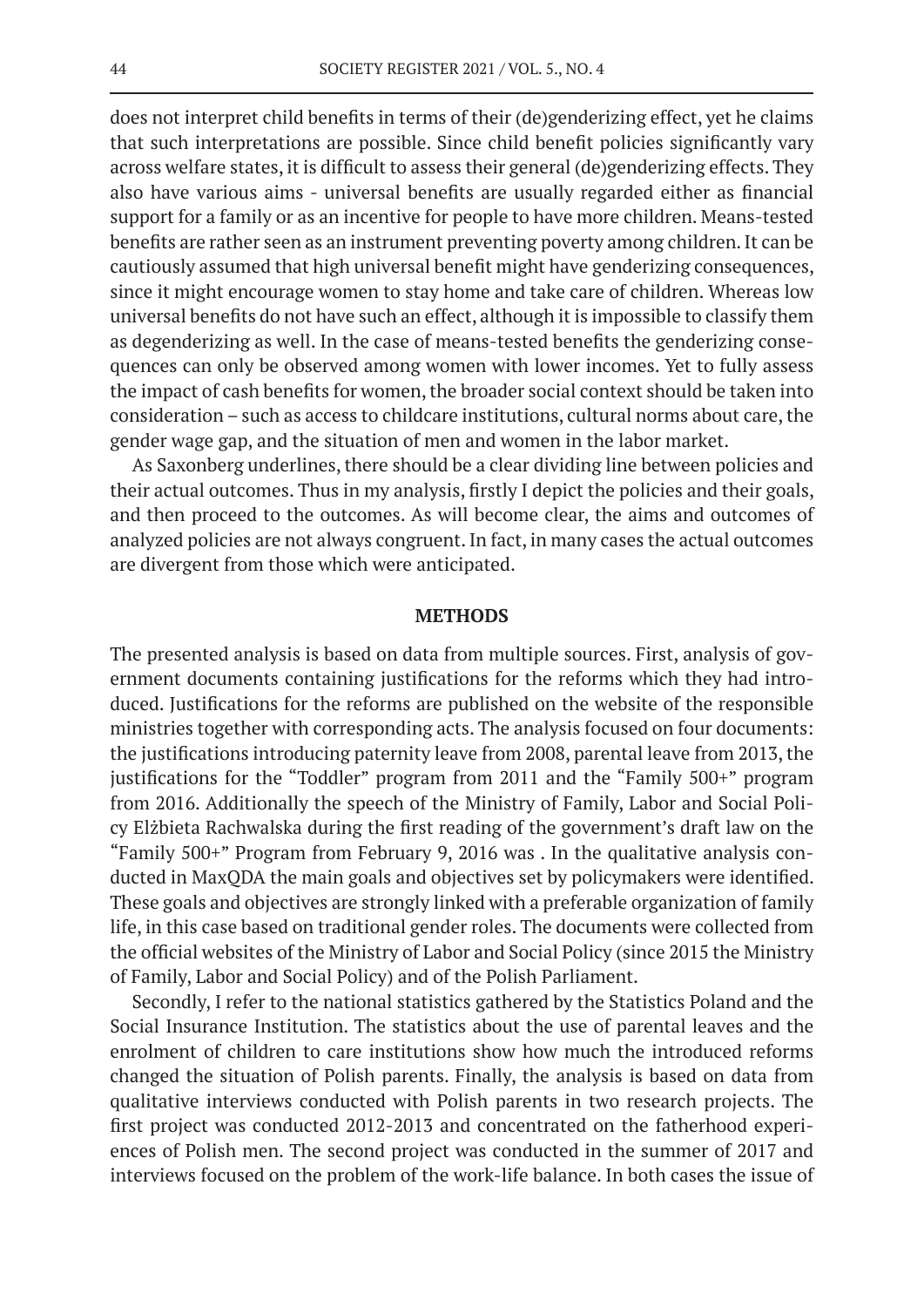family policy instruments was often mentioned and discussed by interviewees. Their experiences and reflections shed light on how the introduced reforms affect the everyday life of Polish families.

In the first project forty-six interviews were conducted with middle class parents living in large Polish cities. The interviews concentrated on the fatherhood experiences of heterosexual and coupled fathers who lived with their children. In the second project there were fifty-three interviews carried out with parents who had different social and economic backgrounds (lower class, middle class, and upper middle class), parents in different family situations (coupled parents, single parents, divorced parents, and reconstituted families), and parents living in different locations (countryside, small, medium, and large cities). The interviews concentrated on the dynamics of work-life experiences, and also on the strategies adopted by men and women in connection to parenthood. All interviews from both projects were transcribed in confidentiality and analyzed in qualitative research software (MaxQDA). The interviews from the first project were analyzed a second time in 2017 in terms of family policy instruments. The analysis was conducted using a mixed strategy of open and thematic coding (Ayres 2008; Benaquisto 2008). Captions after the citations show the gender of the interviewee, age of child/children, and the year in which the interview was conducted.

Analyzing the family policy system using a triangulation strategy, i.e. using data from different sources (Rothbauer 2008), provides an opportunity to draw relevant conclusions, in which not only policymakers' aims are articulated, but also the actual effects of the introduced reforms on the everyday experiences of Polish parents. Although it must be noted that since the analysis is mostly based on qualitative research, the results can indicate some deficiencies of the Polish family system, rather than draw conclusions on general and strong correlations. Therefore the analysis provided below should be treated as an invitation to further studies.

### **BACKGROUND – POLISH FAMILY POLICY SYSTEM**

After the fall of communism most post-communist European states identified with the process of re-familialization and returned to more conservative family policies (Saxonberg 2014; Saxonberg & Sirovátka 2006). Yet it seems that "Poland introduced a more liberal, implicitly genderizing variant than other countries" (Saxonberg 2014: 5), in which family policy was largely ignored in the 1990s and 2000s. The Polish parental leave system had been practically unchanged since 1974 and only in the 2000s were more significant amendments introduced (Saxonberg & Szelewa 2007; Szelewa 2017). The system of public day care dramatically worsened in the 1990s because of the radical reduction of state aid to nurseries and kindergartens, as well as a neoliberal turn which transferred daycare institutions for children to the free market (Saxonberg 2014; Saxonberg & Sirovátka 2006; Szelewa & Polakowski 2008). One of the consequences of neglecting the family policy system was the dramatic drop in fertility rates in Poland and the problem of a rapidly ageing society. Dorota Szelewa (2017) describes the time after the collapse of communism as a period of implicit familialism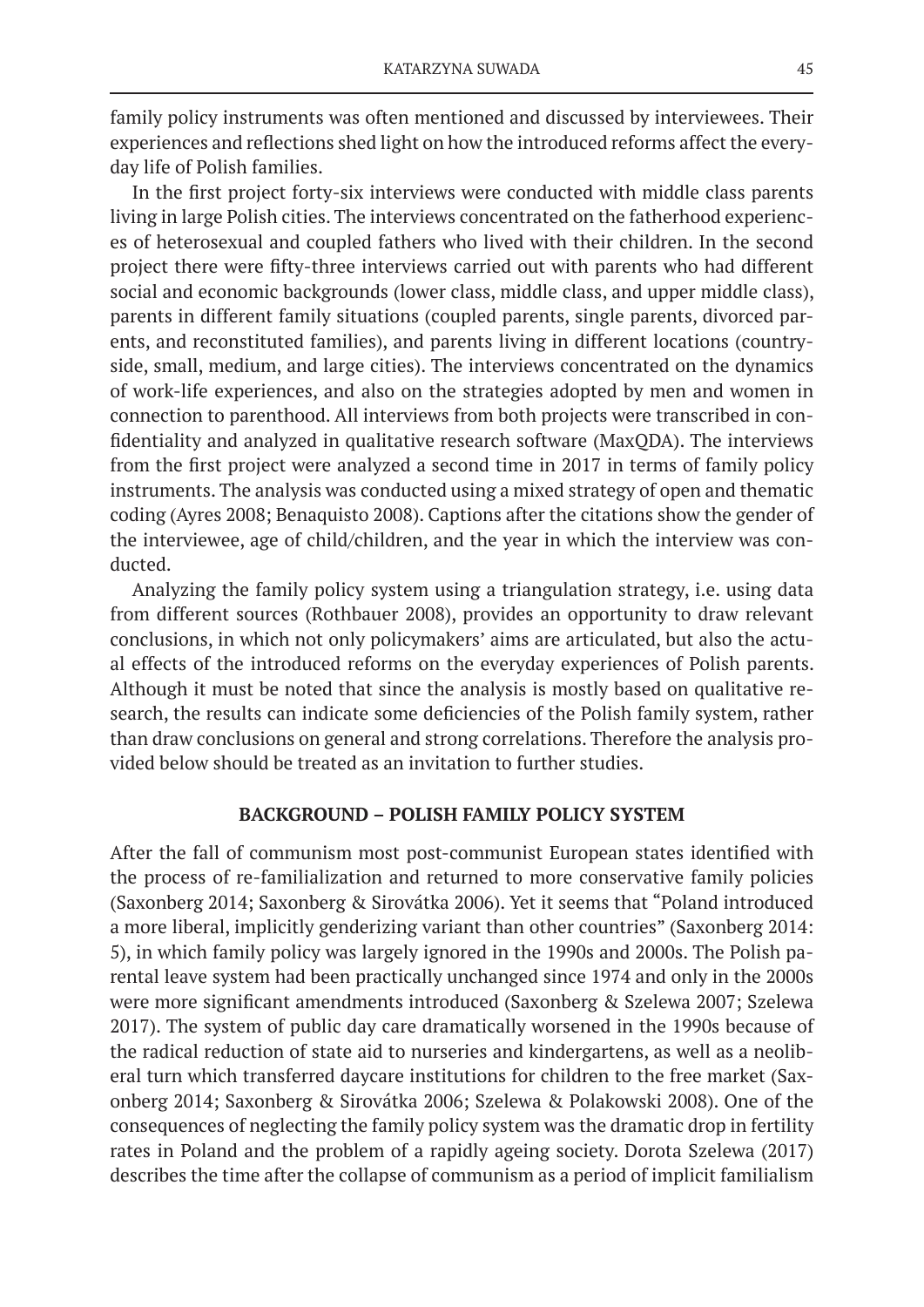in the Polish family policy. The process of privatization of care and the retrenchment of the family policy budget was accompanied by strengthening conservative attitudes to gender roles. Szelewa (2017) claims that since 2005 we can observe a turn towards explicit familialism, in which the family has become important on the political agenda. Yet the greatest focus on the family was not connected with a greater recognition of a problem of gender inequalities.

This article takes into consideration reforms introduced after 2010 in the context of their genderizing effects. Did they change the path of implicit genderization taken after 1989? During this period two political parties were in power. From 2007 to 2015 the government was composed of the liberal conservative Civic Platform (PO) and the agrarian Polish People's Party (PSL). The coalition was in power through two terms. In 2015 the national conservative Law and Justice Party (PiS) won the election and formed the new government. The PO/PSL government introduced three important reforms that substantially changed the family policy system; (1) the introduction of a two-week-long paternity leave and the extension of fathers' rights to take advantage of transferred maternity leave, (2) the introduction of a twenty-six week parental leave, and (3) the launch of the program "Toddler" for institutional care for children under three. Whereas, the succeeding PiS government introduced the program "Family 500+" – a child benefit (500 PLN per month). Undoubtedly, all of these new policies substantially changed the situation of Polish families, even though the policymakers' aims were not always realized.

### **EXTENSION OF FATHERS' RIGHTS TO FAMILY-RELATED LEAVES**

In 2010 Polish men gained the right to two types of fully paid parental leave. In one piece of legislation a two-week paternity leave and additional transferred maternity leave (six weeks) were introduced. Beforehand paternity leave was one week long, in 2012 it was extended to two weeks, and it could only be used during the first year of a child's life (and from 2015 during the first two years). Additional maternity leave was also introduced in several steps – in 2010 and 2011 it was two weeks, in 2012 and 2013 four weeks and from 2014 it increased to six weeks. Before the reform, there was an obligatory fully paid twenty-week maternity leave. Having used fourteen weeks of leave, a mother could resign from the following six weeks only if a father used them. After maternity leave both parents had the right to a three-year child-rearing leave, which was means tested and restricted to those whose earnings were below the subsistence minimum. Thus the introduction of the additional maternity leave was a substantial help for both mothers and fathers, who could not afford to take unpaid child-rearing leave. The additional maternity leave was also described as a right of the father. The new legislation also sustained a rule introduced in 2001 according to which a father can use a part of the maternity leave (Florek 2015). Thus if a mother uses fourteen of her twenty weeks of maternity leave, then the remaining six weeks can be used by the father. When the six additional weeks of transferred maternity leave are taken into account, fathers gained rights to a total of twelve weeks transferred maternity leave.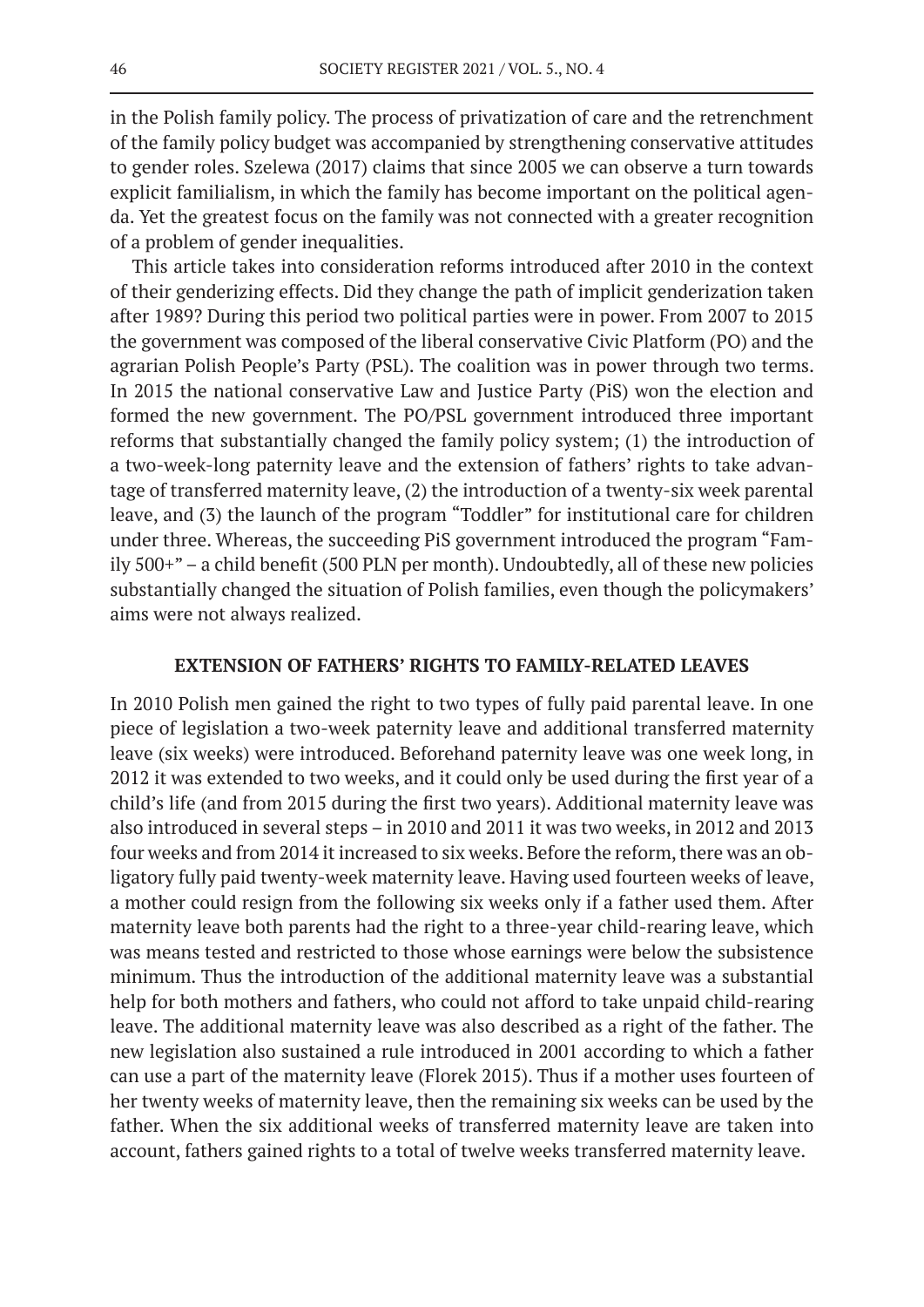In the justification for the reform<sup>2</sup> the introduction of paternity leave and men's right to additional transferred maternity leave are not mentioned at all (Serafin 2010). The aim of the additional maternity leave was to help women to combine paid work with motherhood. It is unclear why policymakers decided to introduce paternity leave and to give men the right to the transferred maternity leave – they do not mention these rights in the justification. One assumption is that they wanted to adjust the law to the EU directive of equal treatment of men and women, yet this directive did not impose an obligation of introducing paternity leave (Serafin 2010). The ambivalent attitudes of policymakers to paternity leave are also reflected in the statistics and by the lack of any dissemination strategy. There was no campaign organized to inform parents of the new possibilities. Until 2013 less than 10% of eligible fathers decided to take the paternity leave. Only in 2014 did the statistics increase to over 30% (see Table 1).3 It suggests that most parents did not see the merit in this leave. In the case of the right to a part of transferred maternity leave the lack of awareness was even greater. Some interviewees I talked to in 2013 reported that officials working in the Social Insurance Institution did not know that men had a right to transferred maternity leave. One of the interviewees had to prove to the institution that taking such leave was compliant with the law.

|      | fathers taking paternity<br>leave | number of children born | %    |
|------|-----------------------------------|-------------------------|------|
|      | in thousands                      | in thousands            |      |
| 2010 | 17,2                              | 413,3                   | 4,2  |
| 2012 | 28,6                              | 386,2                   | 7,4  |
| 2014 | 129,4                             | 375,2                   | 34,5 |
| 2016 | 146,4                             | 382,3                   | 38,3 |
| 2018 | 196,6                             | 388,2                   | 51,0 |

Table 1. Polish fathers taking paternity leave Source: Social Insurance Institution in Poland. Prepared by the author

Even though fathers are included in the introduced legislation, it is explicitly genderizing, since the role of a father is mainly perceived in terms of a helper or an additional caregiver, whose obligation is to support an overwhelmed mother or replace her when she cannot fulfill her role. The right of fathers to use paternity leave or transferred maternity leave is only optional, whereas women are obliged to take twenty weeks of maternity leave (or at least fourteen if the father takes the other six weeks).

<sup>2</sup> Justification. A legislative draft act amending the act - Labor Code and some other acts. Print No. 885 available at: http://orka.sejm.gov.pl/Druki6ka.nsf/0/605642C676BBAC75C12574B8004D197C/\$ file/885-ustawa.doc [accessed June 20, 2018]

<sup>&</sup>lt;sup>3</sup> It is not clear what the reasons for the increase are – it might be assumed in 2013 people became more aware of the existence of this leave, since the parental leave system was then more profoundly reformed by the introduction of gender-neutral parental leave (described below).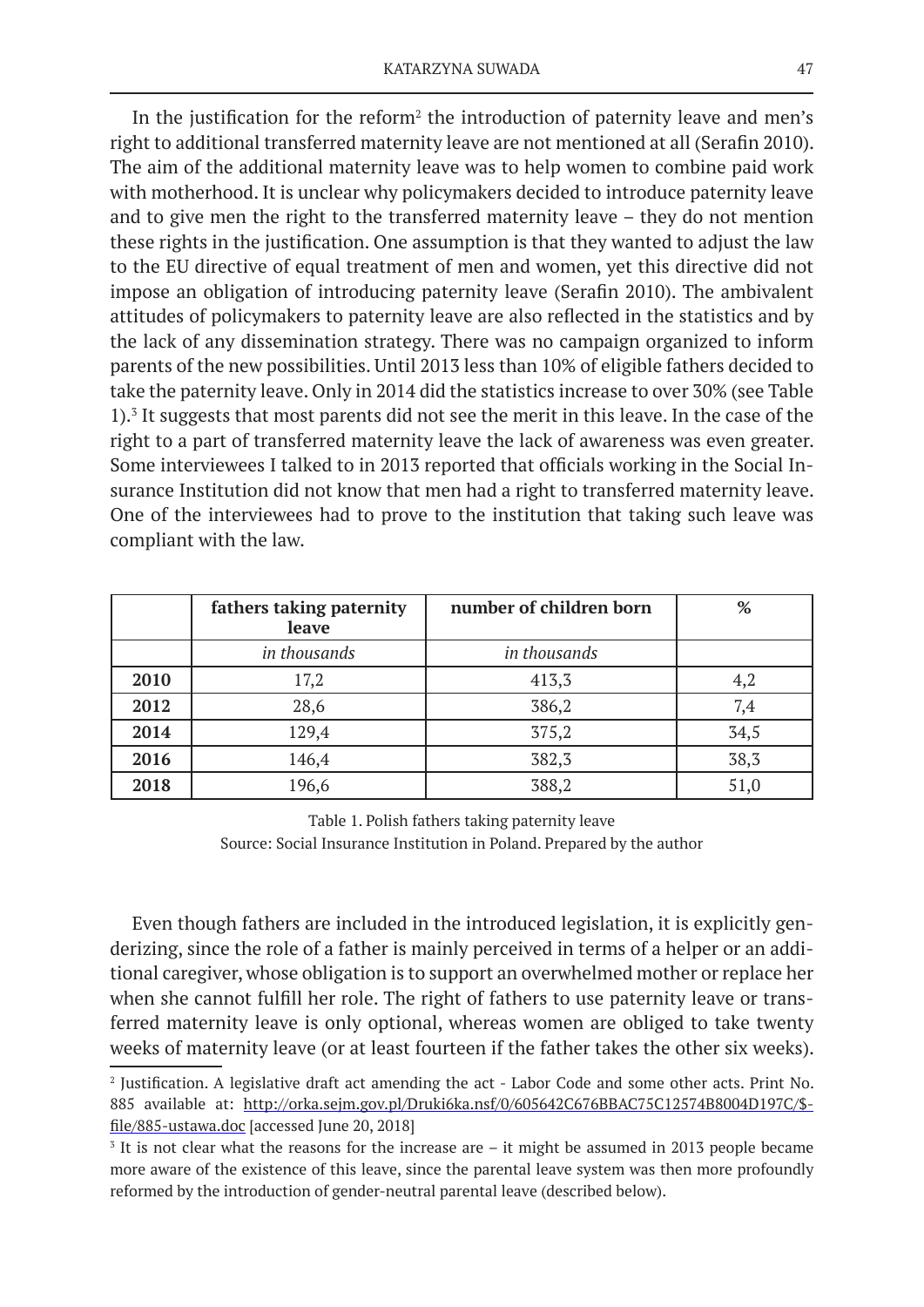The lack of reflection on gender roles and gender inequalities is visible in the justification of the reform, in which the problem of combining parenting with paid work is described as only a woman's issue. On the one hand, policymakers recognize the gender of individuals, but at the same time they just reproduce gender stereotypes and traditional parental roles. Men do not fit as the main recipients of family policy mechanisms.

# **THE INTRODUCTION OF PARENTAL LEAVE4**

Parental leave as a right for mothers and fathers was introduced in 2013. Firstly, it was twenty-six-weeks and could be taken directly after having used twenty-six weeks of obligatory and additional maternity leave. In 2016 to simplify the system the additional maternity leave was merged with the paternity leave. Since then parents have a right to twenty weeks of obligatory maternity leave and thirty-two weeks of parental leave that is optional and can be freely shared (see Table 2). The new leave is highly paid – if parents decide to take fifty-two weeks of leave at the beginning, then the parent on leave receives benefits to the value of 80% of their salary. Whereas in the case of parents who choose to take twenty-six weeks of leave, they receive benefits to the value of 100%. If parents decide later to take an additional twenty-six weeks, the benefit is 60%.

| Parental leave system till De-<br>cember 2012                                 | Parental leave system since<br><b>January 2013</b>                          | <b>Parental leave system</b><br>since January 2016                   |  |  |  |  |  |  |  |
|-------------------------------------------------------------------------------|-----------------------------------------------------------------------------|----------------------------------------------------------------------|--|--|--|--|--|--|--|
| Maternity leave (obligatory for mothers, 6 weeks can be shared with a father) |                                                                             |                                                                      |  |  |  |  |  |  |  |
| 20 weeks (14 weeks only for<br>mothers) - benefit: 100% of sal-<br>ary        | 20 weeks (14 weeks only for<br>mothers) - benefit: 100% or 80%<br>of salary | 20 weeks (14 weeks only for<br>mothers) - benefit: 100% of<br>salary |  |  |  |  |  |  |  |
| Additional maternity leave (can be shared with a father)                      |                                                                             |                                                                      |  |  |  |  |  |  |  |
| 6 weeks - benefit: 100% of salary                                             | 6 weeks – benefit: $100\%$ or $80\%$<br>of salary                           |                                                                      |  |  |  |  |  |  |  |
| Paternity leave (only for fathers)                                            |                                                                             |                                                                      |  |  |  |  |  |  |  |
| 2 weeks - benefit: 100% of salary                                             | 2 weeks - benefit: 100% of salary                                           | 2 weeks - benefit: 100% of<br>salary                                 |  |  |  |  |  |  |  |
| Parental leave (can be shared by both parents)                                |                                                                             |                                                                      |  |  |  |  |  |  |  |
|                                                                               | 26 weeks - benefit: 100% or 80%<br>of salary                                | 32 weeks - benefit: 100% or<br>80% of salary                         |  |  |  |  |  |  |  |
| Extended parental leave                                                       |                                                                             |                                                                      |  |  |  |  |  |  |  |
| 36 months – means-tested bene-<br>fit on low level                            | 36 months - means-tested bene-<br>fit on low level                          | 36 months – means-tested<br>benefit on low level                     |  |  |  |  |  |  |  |

Table 2. Changes in the parental leave system

<sup>4</sup> The detailed description of the parental leave system in Poland can be found at the website of the International Network on Leave Policies and Research (https://www.leavenetwork.org/news/), where updated annual reports are published every year.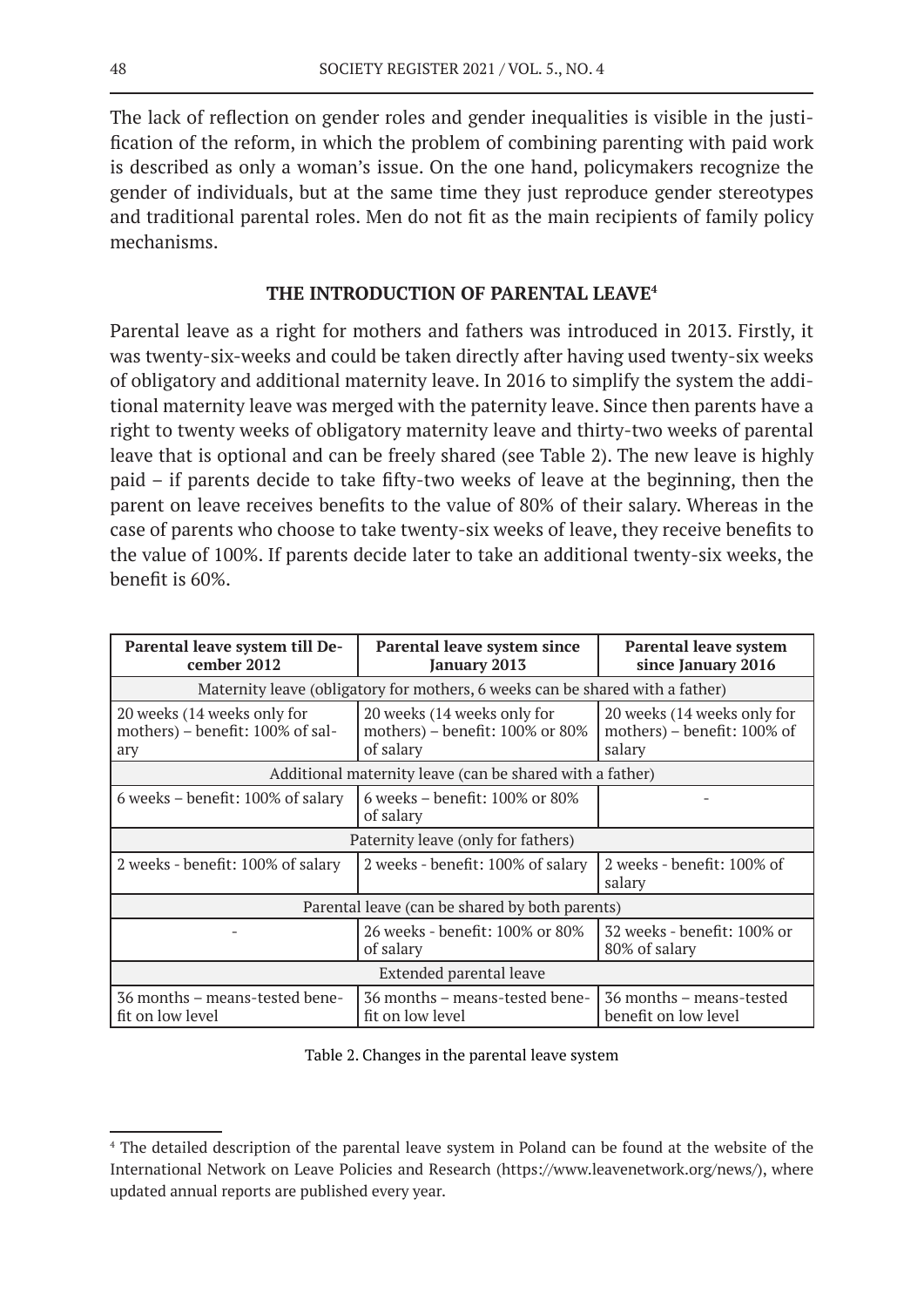In the justification for the reform<sup>5</sup> the instrument is seen in terms of giving parents the opportunity to take care of a child during its first year of life and as a remedy for the problem of women leaving the workplace to take care of children. The latter argument is important in terms of gender inequality. The Polish system is characterized by a lack of congruency of leave and public childcare (Javornik & Kurowska 2017). It means that after having used the paid leave, there is no guarantee that a place can be found for a child in a childcare institution. This gap between paid leave and childcare services is called here *a childcare gap* in a family system. The childcare gap is a huge problem for Polish parents – my interviewees emphasized that they had to find their own strategies to deal with childcare. The most common strategies for my interviewees were: women taking a few weeks of unpaid child-rearing leave, engaging grandmothers, hiring nannies (usually without a contract) or taking shifts at work. The introduced reform, together with the "Toddler" program described in detail below, to some extent is an answer to the problem of the care gap, yet it does not fully resolve it. The prolongation of paid leave only reduced the care gap, but did not eliminate it.

The new leave is described as more of a family right than an individual entitlement. Even though in their justification policy makers indicate that the new instrument would allow parents to share leave, there is no mention about gender roles and gender inequalities within the domestic sphere. Gender inequalities are only noticed in terms of women's participation in the labor market. There is no mention of men's engagement in domestic and care work. Consequently, the reform was introduced without any incentives for fathers. What is more, from the beginning parental leave was perceived as an extension of maternity leave and mostly as a new instrument addressed to women. Such attitudes were reflected, on the one hand, in the everyday language of many interviewees, in which parental leave was often called maternity leave, but also in the language of the law, which called the benefit received by a parent on parental leave a maternity benefit (in Polish: *zasiłek macierzyński*) (Kurowska 2013). Ironically, Polish politicians liked to compare the new parental leave scheme to the Swedish system, which is regarded in Poland as a very generous one which leads to high fertility rates. The issue of gender equality was completely ignored in this context together with the instrument of a father's quota which had been implemented in the Swedish system.

The official statistics show that there is a small number of men taking the leave (both in 2017 and 2018 only 1% of all recipients are men - data from the Social Insurance Institution). The interviews conducted in 2017 also indicate that parents are not always aware that fathers have a right to parental leave. Some mothers openly said in the interviews that they were not eager to share *their* leave with their partners. Yet it does not mean that Polish society was not ready for a father's quota. There was also a huge group of parents who believed that such an instrument is needed and useful.

<sup>5</sup> Justification. Government bill amending the act - Labor Code and some other acts. Print No. 1310 available at: http://orka.sejm.gov.pl/Druki7ka.nsf/0/996E9241AE87223BC1257B5C0073225B/%- 24File/1310-uzas.docx [accessed June 20, 2018].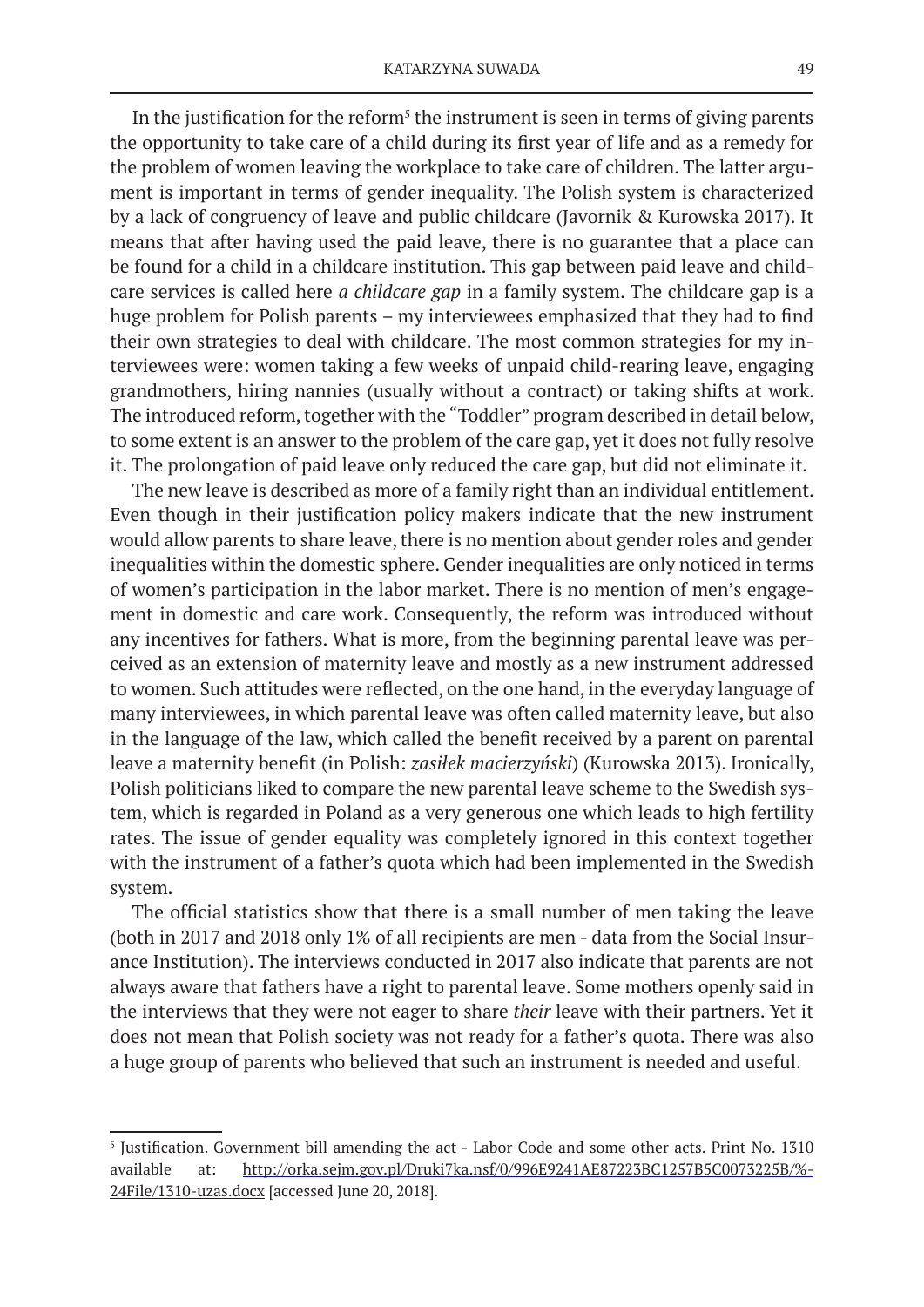A: Ok, let's talk about parental leave.

B: Parental? Is there anything like that?

A:. Yes, there are six months of maternity leave and then six months of parental leave.

B: Oh, my wife stayed at home for a year. I thought it was maternity leave. (a partnered father with a 2½ year old child, 2017)

C: (…) [In 2013] I used only six months of the maternity leave because I was very focused on work and I did not want this experience of motherhood and I thought that my work is the most important thing in the world. But now, if I got pregnant now, if everything went well, I would definitely like to make the most of this time and I certainly would not start work early.

D: Ok, do you think you would like to share this leave with your husband?

C: I think *I would regret giving it to him* [my emphasis]. Because I mostly deal with housework, so I can make better use of this time, although if he said that he wanted to go on leave, I would definitely let him do it. (a partnered mother with a five year old child, 2017)

There is no reason why one of the genders should have a privileged position of having a right to parental leave. I think both parents should have an opportunity to go on leave. (a partnered father with a two year old, 2012)

The new instrument of parental leave is explicitly genderizing. Even though the instrument is described as an entitlement for mothers and fathers, it is used predominantly by women. What is more, since parental leave is perceived as an extension of maternity leave, the entitlement is seen as a woman's right that in some exceptional circumstances can be shared with the father. Consequently, the current parental leave system in Poland offers time and money mainly to women to look after their children. Even though men have started to be included in the system as recipients of leave, their marginal role in the domestic sphere is reinforced by the cultural norms about care. The potential of the reforms to change gender roles in the domestic sphere was not achieved, this is because of the decision not to introduce more interventionist instruments such as a father's quota.

# **THE "TODDLER" PROGRAM – CHILDCARE INSTITUTIONS FOR CHILDREN UNDER THREE**

In 2011 the Ministry of Labor and Social Policy launched the "Toddler" program, which is a long-term program to increase the number of places in childcare institutions for children under three, and introduced such institutions as: nurseries, "children's clubs",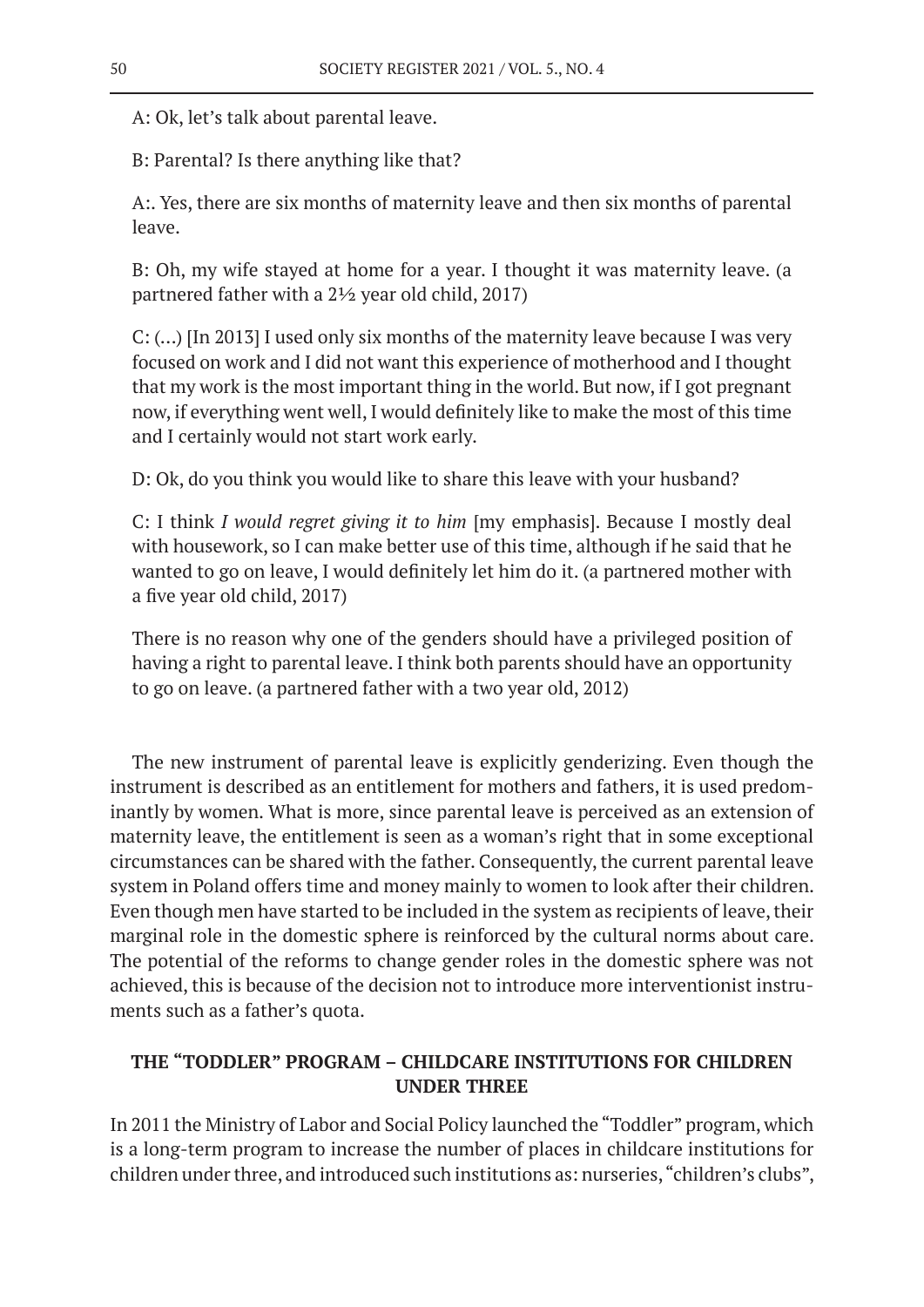"daily caregivers" and "nannies". The reform is aimed at resolving the problem of a childcare gap in Poland. The program is still running and its yearly budget is increasing - when it was launched in 2011 the budget was 40 million PLN, in 2013 it increased to 100 million PLN, in 2015 to 151 million PLN, and in 2018 the planned budget is 450 million PLN. It was also introduced in connection to the EU requirement set in the Barcelona Strategy related to services for children – 33% of children under three should have guaranteed places in childcare institutions by 2010 (European Commission 2002, 2013). The program has also led to legislative changes that simplified very demanding requirements to run a nursery (prior to the reform, nurseries were treated as healthcare institutions, see: Saxonberg 2014).

In the justification for the reform<sup>6</sup> policymakers underlined the increasing problem of the work-life balance faced by women today. The articulated aims were as follows: (1) to promote women's activity in the labor market and consequently improve the financial situation of Polish families and gender equality; (2) to support Polish families with procreation plans and with raising children; (3) to guarantee access to education for all children. As is the case with previously analyzed reforms, there was no mention of the role of men in the private sphere. Even though the problem of gender inequality was recognized in the justification, Saxonberg (2014) suggests that the motivation for doing so was compliance with EU gender mainstreaming policy. Saxonberg's analysis of the role played by the EU in terms of gender equality policies in Central European countries, demonstrates that many anti-discrimination laws in Central Europe were introduced only because they were an EU requirement. What is more, in the analyzed justification gender inequality was only acknowledged in the labor market. Once again there was no mention of gender inequalities within the domestic sphere.

The reform has resulted in a slight improvement in access to daycare institutions for children under three – from 2008-2017 the number of children attending daycare increased from 2.6-8.6% (see Table 3). Although the situation is still unsatisfactory – Poland is still characterized by one of the lowest enrollment rates in comparison with other EU countries. There is a genuine need for this program, as was confirmed in the interviews, yet it is being implemented too slowly. Large geographical disparities still exist between cities and rural areas – according to the Statistics Poland in 2017 children under three who attended a daycare institution amounted to 13.3% in cities but only 2% in rural areas.

|             | 2008 | 2010 | 2012 | 2015 | 2017 | 2019 |
|-------------|------|------|------|------|------|------|
| $0-3$ years | 2,6  | 2,6  | 3,8  | 6,8  | 8,6  | 12,4 |
| $3-5$ years | 52,7 | 62,6 | 69,7 | 84,2 | 84,7 | 88,5 |

Table 3. Percentage of children enrolled in day care institutions

Source: Statistics Poland. Prepared by the author.

<sup>6</sup> Foundations for the act on care forms for children under 3 years old available at: https://www.mpips. gov.pl/gfx/mpips/.../zalozenia%20zlobki%2015.07.2010.doc [accessed June 20, 2018].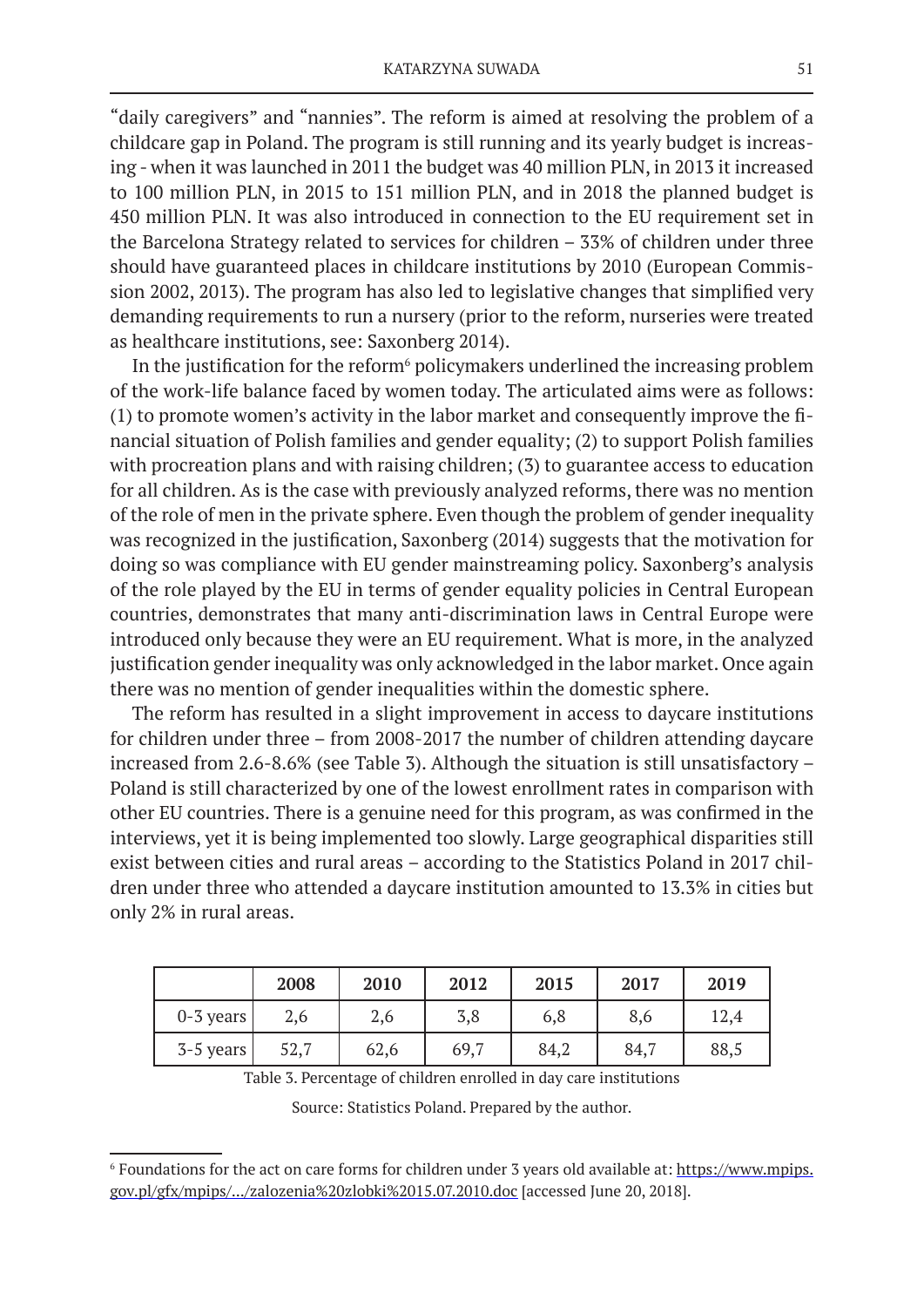One of the outcomes of the reform is the process of marketization, since both public and private childcare institutions can receive funding. Consequently, the private institutions account for 63% of all institutions. It is not clear what will happen to them when the program stops – there is a possibility that the cost of childcare will raise.

It could be argued that the program promotes degenderization since the state overtakes a part of the care obligations of women. Yet taking into account its limited effect, it is clear that the "Toddler" program did not substantially change the policy orientation. Even so, in the context of gender inequalities, this reform should be seen as an improvement for the situation of women in the labor market, but in the context of the family sphere the situation looks different. The aim of the program is to support families, yet the program in fact supports women in their caring obligations and as such does not change the gender order. Together with the parental leave scheme oriented on mothers, the system does not reconstruct the role of the father. Men are still seen in terms of breadwinners and additional caregivers, who need to support mothers, but who are not primarily obliged to provide care work (see: Pustułka, Struzik & Ślusarczyk 2015; Suwada 2021). Comparing the percentage of children enrolled in childcare institutions, it is clear that there is still a huge gap between children under and over three. It means that women are still expected to resign from or limit their paid work for the sake of motherhood for the first three years. The gender-neutral language of the reform results in explicit genderization.

The interviews also support the assumption that childcare institutions are perceived as an instrument to help women in combining work with motherhood. Parents often emphasize that there is a need for greater support from the state in terms of childcare institutions. The main reason for such a need is help for women expressed by mothers and fathers. Men never mention the potential benefits for them from such support, probably because they are never expected to leave the labor market because of the lack of places in nurseries.

I believe the state should provide access to daycare institutions for all children. You know, making these institutions near to a workplace… Maybe companies should build nurseries and kindergartens? To have somewhere near to a workplace. I think it should be the standard. It would be very helpful for mothers (a partnered mother with a seven year old child, 2017)

Why can't I have access to a nursery … get a place in a nursery? This is a part of the family policy, isn't it? At this moment the best option would be … if my wife gave up her work [my emphasis] and took care of our child. It is profoundly sad that there are not enough places in nurseries. (a partnered father with a four month old baby, 2013)

### **THE "FAMILY 500+" PROGRAM**

The "Family 500+" program is the flagship program of the governing Law and Justice party, which they introduced in April 2016. It offers a monthly cash benefit (500 PLN, approx. 110 EUR in November 2021) for every second and subsequent child regardless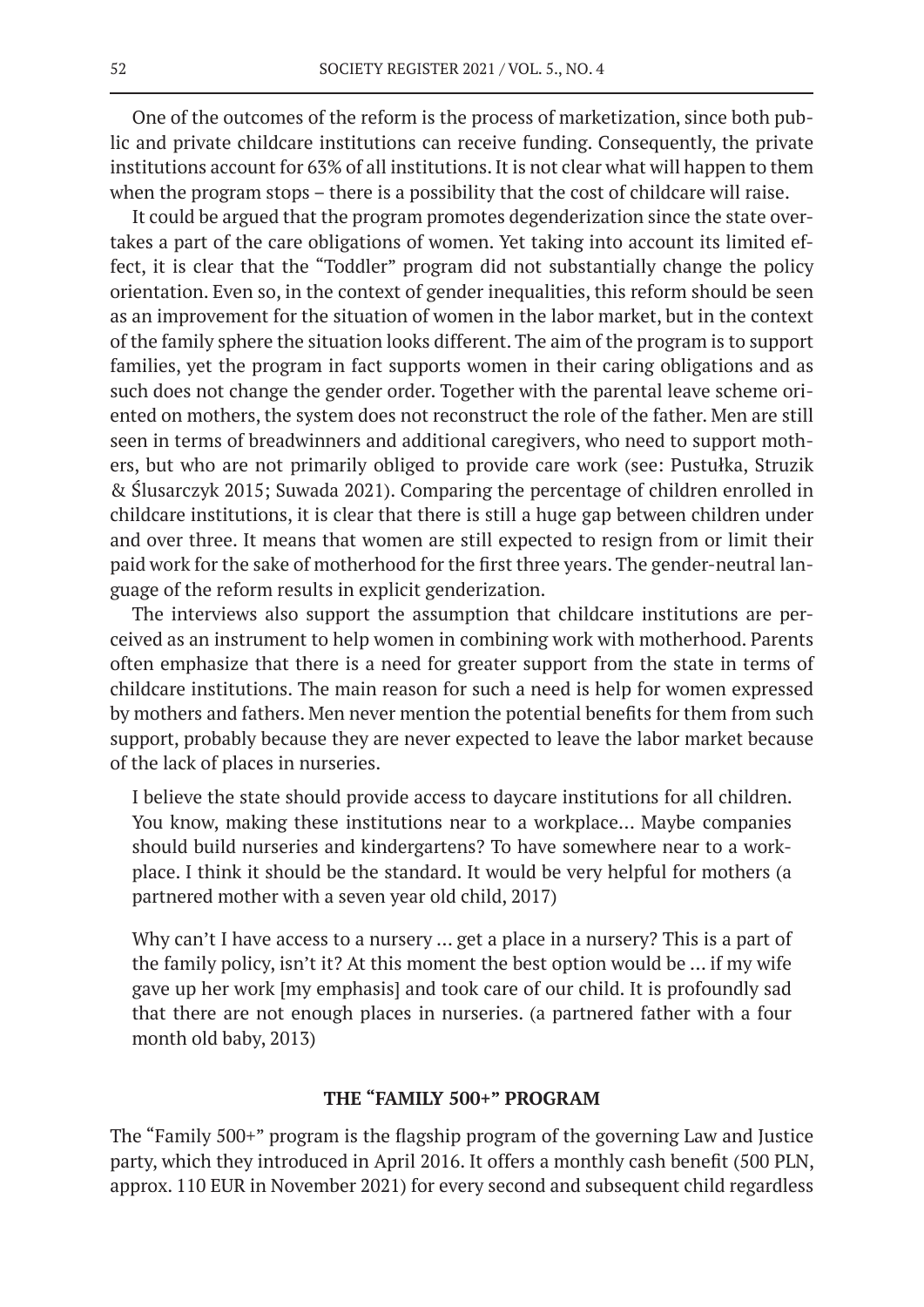of the family's financial situation. Initially for families with only one child the benefit was means tested, since July 2019 it has beed granted to every child in the family until they are 18 years old. The scope and budget of the program is an exception in the Polish welfare state. In 2017 and 2018 the annual cost of the program was around 22 billion PLN (it is almost fifty times more than the budget for the "Toddler" program in 2018). In 2019 it raised to 30,5 billion PLN. In 2017 2.5 million families were entitled to receive the benefit (3,7 million of children). In 2019 the number of children raised to 6 million children<sup>7</sup>. The current government describes the program as a systemic and critical instrument of family policy that is a solution to the demographic crisis. This crisis results, according to the government, from the bad economic situation of young people, who decide not to have more than one child and to emigrate. So the aim of the program is not only to encourage Poles to have more children, but also to encourage them to stay in Poland, or even return from abroad. The second aim of the program is to combat child poverty.8,9

The program gave rise to multiple controversies from different political sides. A monthly tax-free 500 PLN subvention is a considerable amount of money, keeping in mind the fact that the median monthly income in Poland in October 2016 was around 3,500 PLN before taxes (approx. 2,500 PLN after taxes) and the most common income was around 2,100 PLN before taxes (approx.1,500 PLN after taxes) (Statistics Poland 2018). Analysis of the interviews from 2017 indicates that part of the Polish middle class parents tend to assess the program negatively based on stereotypes of poor parents with big families who spend money on alcohol and things not devoted for children. Other middle class parents perceive it as a necessary redistribution mechanism, which hopefully reduces income inequalities. For lower class families the benefit is regarded as much needed help. None of the interviewees thought that it could actually encourage people to have more children. The same concerns are expressed by experts who underlines that so far the program has no significant effect on fertility rates (Karwacki & Szlendak 2021; Magda et al. 2019).

In the context of gender inequalities when the program was introduced, some critics are afraid that it will encourage women to leave the labor market for motherhood (Karwacki & Szlendak 2021). And in fact such effect was observed by the experts, who estimated that during the first year from the introduction of the program around 91- 103 thousands women with one or two children withdrew from the labor market. This mostly applies to women with lower level of educations and living in smaller cities (Magda et al. 2019). Since women in Poland earn less than men (Statistics Poland

<sup>7</sup>Data from Statistics Poland, available at: https://bdl.stat.gov.pl/BDL/start [accessed January 20, 2021]. 8 Justification. Government bill on state aid in raising children available at: http://orka.sejm.gov.pl/Druki8ka.nsf/0/6A2B97FB4F15F393C1257F4D002A61A2/%24File/216-uzasadnienie.doc [accessed June 20, 2018].

<sup>9</sup> Speech by Elżbieta Rafalska, Minister of Family, Labor and Social Policy at the first reading of the government draft law on state aid in raising children on 9 February 2016 available at: https://www.mpips. gov.pl/wsparcie-dla-rodzin-z-dziecmi/rodzina-500-plus/dokumenty-i-opracowania/wystapienie-elzbiety-rafalskiej-minister-rodziny-pracy-i-polityki-spolecznej-podczas-pierwszego-czytania-rzadowego-projektu-ustawy-o-pomocy-panstwa-w-wychowywaniu-dzieci-/ [accessed June 20, 2018]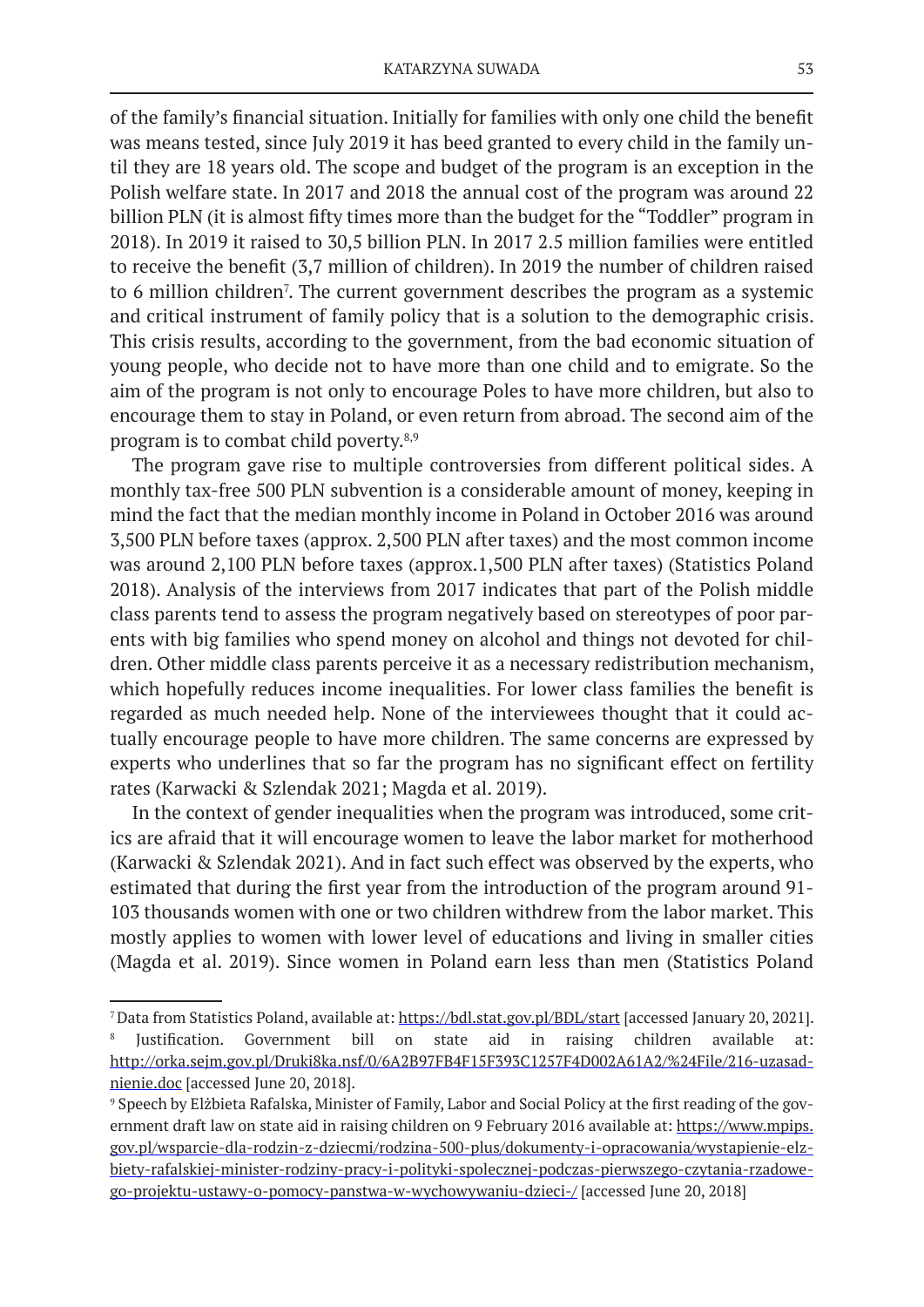2018), the program can be described as gender-blind, because it does not recognize the potential effects on labor market participation of men and women. As such the mechanism has a genderizing effect especially on lower class families. This assumption was also confirmed in the interviews with lower class parents, in which it was often emphasized that the benefit 500+ when combined with other benefits, equaled the minimum wage. If this wage is earned by physically demanding work, for example in a factory with exhausting working hours, the decision to leave the labor market at least for a few years is easy. Additionally, in the countryside and small towns, there is often a greater problem with access to a daycare institution, which is an additional factor pushing women out of the labor market.

And there is this 500+ now and I have more money than when I worked. Additionally, if I go back to work, I will have to wake up at 4 am because I have a bus at 5.20 am. We have three shifts at work, but I would not work at night because of the children, right? And this is hard to deal with. I have a friend who has a child of the same age, but she has a grandmother to help, so she can go to work, but me? No, it is impossible... It is difficult. (a partnered mother with two children, aged two and five, 2017)

### **GENDERIZING CONSEQUENCES OF THE REFORMS**

The discussed reforms significantly improved the situation for the parents of young children. This is especially so concerning the changes in the parental leave scheme prolonging highly paid parental leave from twenty to fifty-two weeks, and also for the "Toddler" program, both of which had an impact on the everyday life of parents (particularly in big cities). In 2012 and 2013 interviews were conducted with parents who had no opportunity to profit from the new instruments – all of the women who were interviewed had the right to a twenty or twenty-six week maternity leave, and some of the men had the right to one or two weeks of paternity leave. Many of them had unsuccessfully been looking for a place in a nursery for their children aged under three, but were forced to engage grandparents (mostly grandmothers), hire nannies, or find different ways to organize care for their children. In interviews carried out in 2017 there was more satisfaction from the parental leave scheme, especially from parents who had their first child before 2013, and their second or subsequent child after the introduction of parental leave. What is more, in comparison with interviews conducted in 2013, parents in 2017 did not think that the period of leave should be prolonged. They mostly thought that fifty-two weeks is a proper length of time for maternity and parental leave. Yet there is still a problem with finding a place in a childcare institution for children under three, though middle class parents from big cities are facing fewer difficulties in 2017 than in 2013. Also the "Family 500+" program is mostly described as a great financial help, especially by parents with lower incomes.

In terms of gender inequalities the reforms did not propose the reconstruction of gender order. In fact none of them recognized the issue of gender inequalities, because all of them treat the family policy instruments as family-based entitlements rather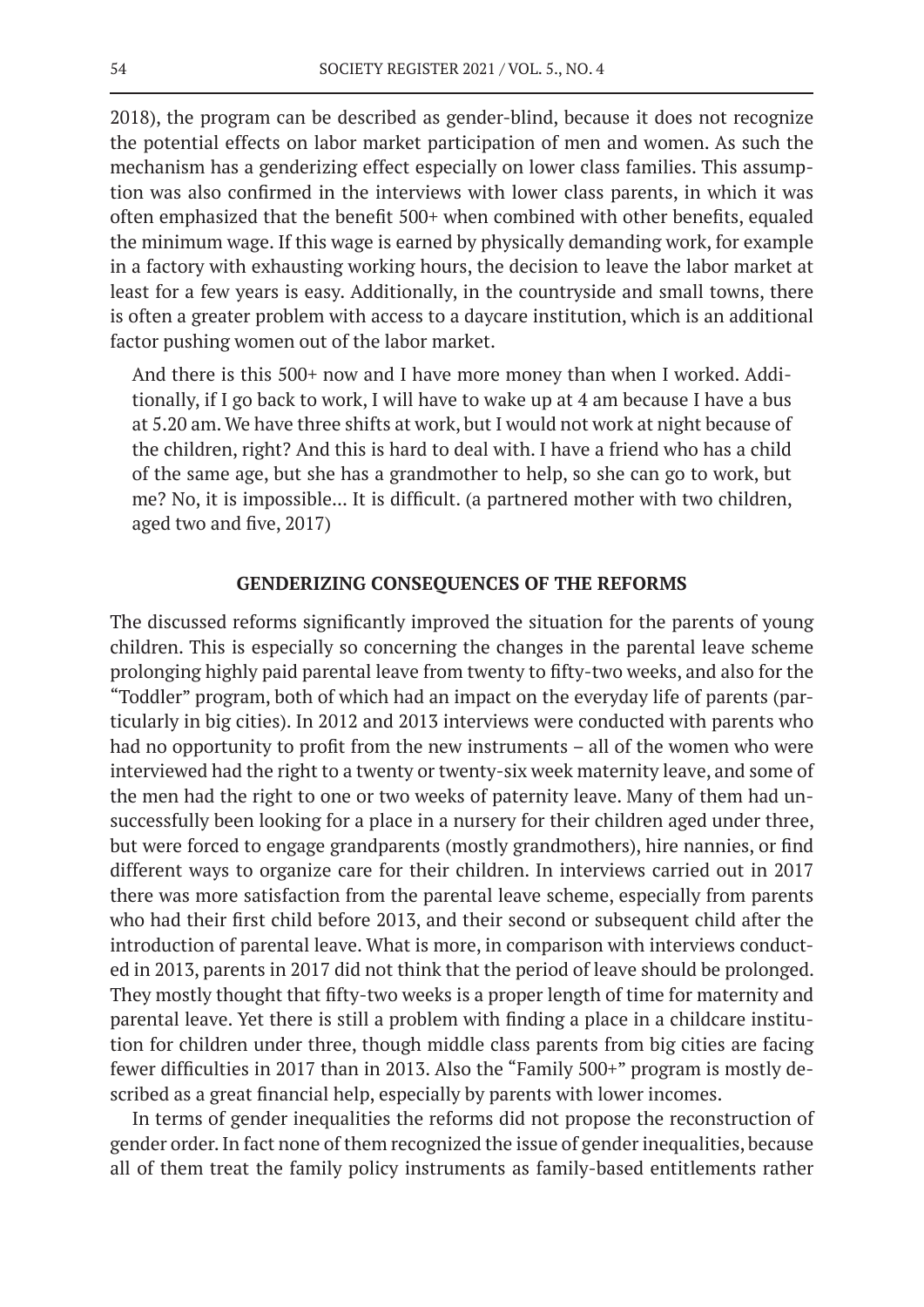than individual ones. A mother and a father have a joint right to thirty-two weeks of leave, and a joint right to 500+ benefit. According to policymakers they should choose how they want to share it. Even though men were included in the parental leave scheme and women's unfavorable situation in the labor market was recognized in the official documents, policymakers still see the family as a unit and design instruments for a whole family, not an individual parent. What is more, Polish policymakers recognize the problem of gender inequalities in a narrow perspective, in which only a woman's position in the labor market is acknowledged. Such a perspective ignores the fact that gender inequalities are of structural character and inequalities in different spheres of social reality are interconnected. Women's disadvantaged position in the labor market is related to their domestic and care obligations. Based on gender beliefs (Ridgeway & Correll 2004) men are not expected to participate in this unpaid work to the same extent. And in Poland indeed they do not - in 2013 an average partnered man with children aged 0 - 17 years spent half the time on household and family care duties (3 hrs 2 mins per day) than an average partnered woman (6 hrs 46 mins per day) (Statistics Poland 2016). Consequently, women's double burden hinders their participation in the labor market – being overwhelmed at home can make women less engaged in their paid work. By ignoring men's privileged position in the domestic sphere, policymakers are not able to design a policy system reducing gender inequalities in the public sphere.

On the one hand, it could be argued that the first step was taken in the direction of making men more involved in family life by giving them the right to transferred maternity leave in 2010, and then to parental leave in 2013. Yet it was not the intention of these reforms. In fact, it is not clear why policymakers decided to give men rights to parental leave. It might have been that the aim was to make it easier for men to use the leave in some exceptional situations, in which women could not fulfill care and domestic obligations. Even if we assume that the aim was to make fathers more engaged in the domestic sphere, their role is still seen in terms of an additional caregiver. A man's right to parental leave is not enough. It is confirmed by the experiences of the Nordic countries, which show that such a right granted a few decades ago did not make men automatically more involved in family life (Kaufman & Almqvist 2017; Lundqvist 2011). Even though Polish fathers have a right to parental leave, they do not use it. It suggests that granting men the right to parental leave without so called 'fathers quotas' basically makes their position even more privileged, since they gain the right to choose to what extent they want to be involved in taking care of their children.

The reforms did not improve women's situation in the labor market. The studies show that their position is still not equal to men's. Women still earn less, more often work part-time, have longer breaks from employment because of parenthood, are less often promoted, and their participation in the labor market is more often perceived in terms of economic necessity rather than pursuing a career (Kotowska et al. 2008; Suwada 2021). Also the introduced reforms show that the aim is not to make women's position in the labor market equal to men's, but rather to help women to achieve a work-life balance by prolonging parental leaves, encouraging men to be more engaged secondary caregivers, and assisting in care by creating more places in day care institu-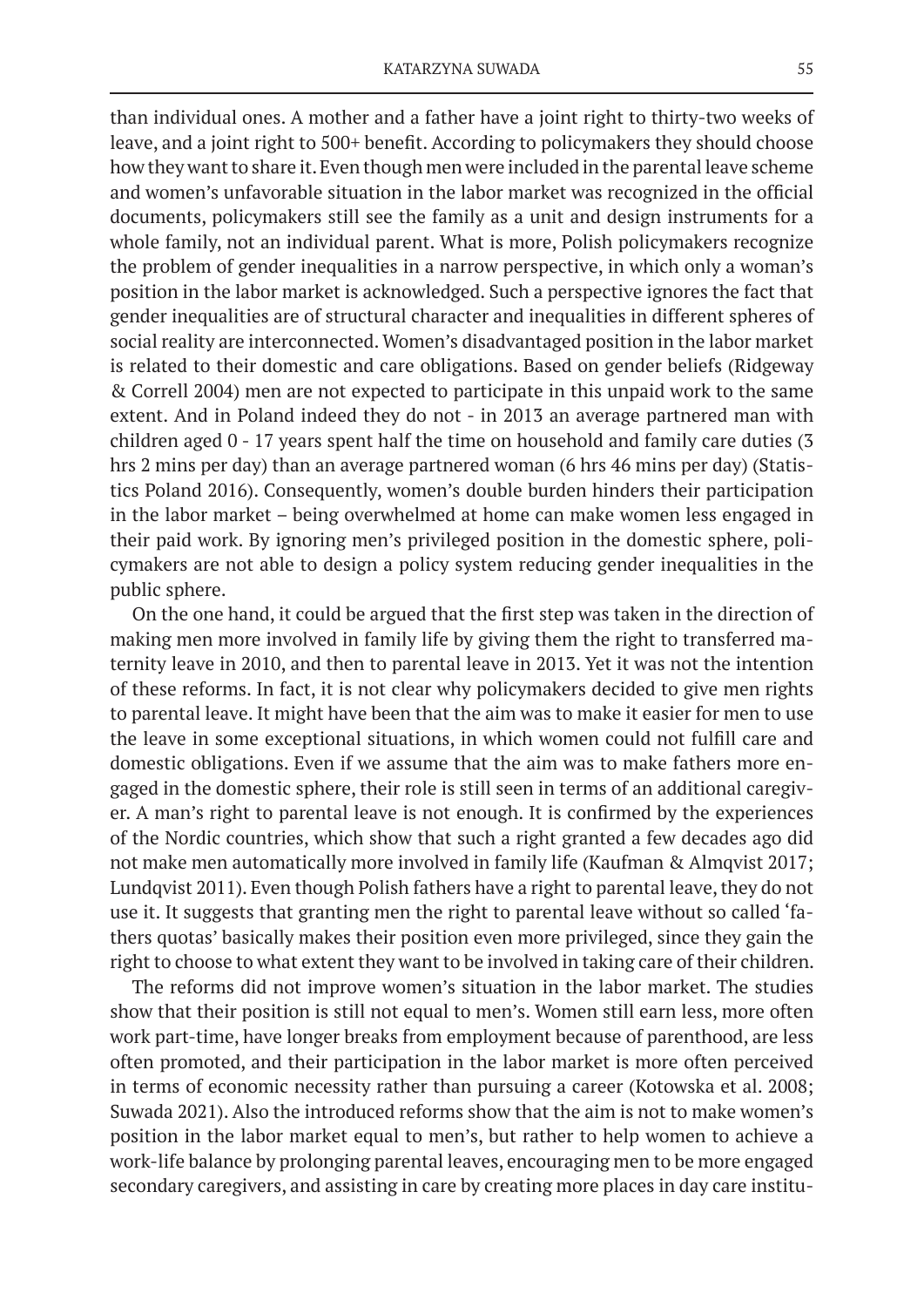tions or giving a cash benefit. None of the analyzed reforms challenged the gendered parental roles as such. They have explicitly genderizing consequences in accordance with the assumption that women have a personal obligation for care and domestic work, and that the role of the state is to support them in it.

### **CONCLUSION**

Low fertility rates are an urgent problem for the Polish welfare state. For the last few decades they have never exceeded the level of 1.5. Thus in the near future Poland will be dealing with the consequences of an ageing society. It is in the interest of the welfare state to prevent at least some of these consequences by reversing the current demographic trend. It is commonly assumed that one way to do so is to design a family policy system that allows parents to combine family life with participation in the labor market. This assumption is based on a premise that labor market conditions are unfriendly for parents, especially mothers. Then the aim of the family policy is to reduce the tensions between labor market requirements and family life and also to protect parents. There is still a problem of ignoring the gender dimension in such thinking. The experiences of some European countries indicate that fertility rates are connected with the level of gender inequalities in a society (Duvander & Andersson 2006; Lappegård, Rønsen, & Skrede 2011). Irena Kotowska et. al. (2008: 843) notes that policies that diminish differences between gender roles and promote gender equality strengthen the reconciliation mechanisms of the policy system by reducing the incompatibility between work and family requirements for men and women. Yet other research shows inconclusive results on links between fertility and gender equality (Billingsley & Ferrarini 2014; Neyer, Lappegård, & Vignoli 2013).

What is the situation in Polish society? Does gender inequality affect people's reproductive behavior? Following the reasoning of Neyer, Lappegård and Vignoli (2013), I understand here gender equality as a situation in which there is fairness and social justice between men and women. So the concept is not about the sameness of men and women, but equal opportunities to participate in different areas of social life. Neyer, Lappegård and Vignoli (2013) indicate that to understand the links between gender equality and fertility there is a need to distinguished between gender equality in family-oriented institutions and gender equality in individual-oriented institutions. The incongruent development of gender equality in these two areas leads to low fertility in society. This might be true of Poland. In the Polish context we can observe quite high gender equality in individual-oriented institutions such as the labor market or education. Polish society is an example of a society in which women's participation in the labor market and in education is unquestioned. Even though women are often perceived as a secondary labor force (Kotowska et al. 2008), they are better educated than men and expect to contribute to household income. On the other hand, there is low gender equality in family-oriented institutions in which women carry a double burden and spend much more time on unpaid work in the domestic sphere than men.

Before the reforms of the 2010s the system was implicitly genderizing because of its market-orientation and a general negligence of family policy. The introduction of the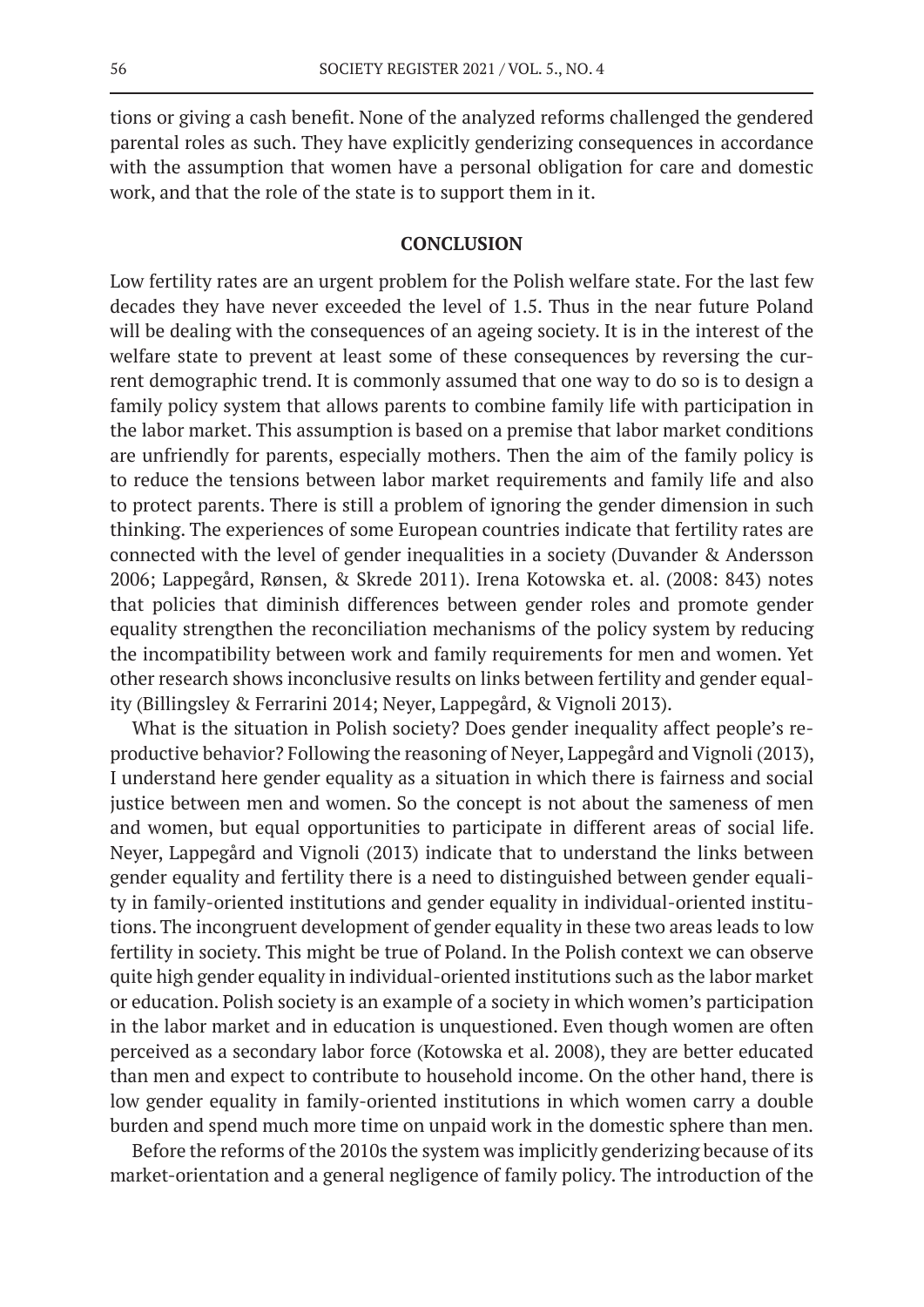reforms changed the system into an explicitly genderizing one. Most of the reforms are based on the assumption that the main obligations within the family sphere belong to women. There has been a slight change in the perception of the father's role, not only in terms of being the main breadwinner, but also in terms of an additional caregiver, yet this change is not connected with the reconstruction of the gender order. The described reforms were introduced as an answer to the problem of low fertility rates. Yet even though policymakers recognize that low fertility results to some extent from women's increasing problem of combining work with motherhood, they totally neglected the issue of gender inequalities within the domestic sphere. This shows that Polish politicians still treat the family policy system as a tool for raising fertility rates (Korsvik and Warat 2016) rather than as an interventionist mechanism reducing gender inequalities (Kurowska et al. 2016). This begs the question whether it is possible to reverse the demographic trends without a shift in thinking about gender inequalities by Polish policymakers. Current fertility rates and the experiences of other countries raise serious doubts as to whether there will be a positive outcome.

**FUNDING:** The research was financed by the National Science Centre of Poland, grant Sonata 10 no UMO- 2015/19/D/HS6/02338.

**CONFLICT OF INTEREST:** The author declares no conflict of interest.

# **REFERENCES**

- Andersson, Gunnar, Ann-Zofie Duvander, & Karsten Hank. 2004. "Do Child-Care Characteristics Influence Continued Child Bearing in Sweden? An Investigation of the Quantity, Quality, and Price Dimension." *Journal of European Social Policy* 14(4):407–18. doi: 10.1177/0958928704046881.
- Ayres, Lioness. 2008. "Thematic Coding and Analysis." Pp. 867–68 in *The SAGE Encyclopedia of Qualitative Research Methods*, edited by L. M. Given. Los Angeles, Calif: Sage Publications.
- Benaquisto, Lucia. 2008. "Code and Coding." Pp. 85–88 in *The SAGE Encyclopedia of Qualitative Research Methods*, edited by L. M. Given. Los Angeles, Calif: Sage Publications.
- Billingsley, Sunnee & Tommy Ferrarini. 2014. "Family Policy and Fertility Intentions in 21 European Countries: Family Policy and Fertility Intentions." *Journal of Marriage and Family* 76(2):428–45. doi: 10.1111/jomf.12097.
- Duvander, Ann-Zofie & Gunnar Andersson. 2006. "Gender Equality and Fertility in Sweden." *Marriage & Family Review* 39(1–2):121–42. doi: 10.1300/J002v39n01\_07.

European Commission. 2002. "Presidency Conclusions." Barcelona European Council.

European Commission. 2013. *Barcelona Objectives: The Development of Childcare Facilities for Young Children in Europe with a View to Sustainable and Inclusive Growth*.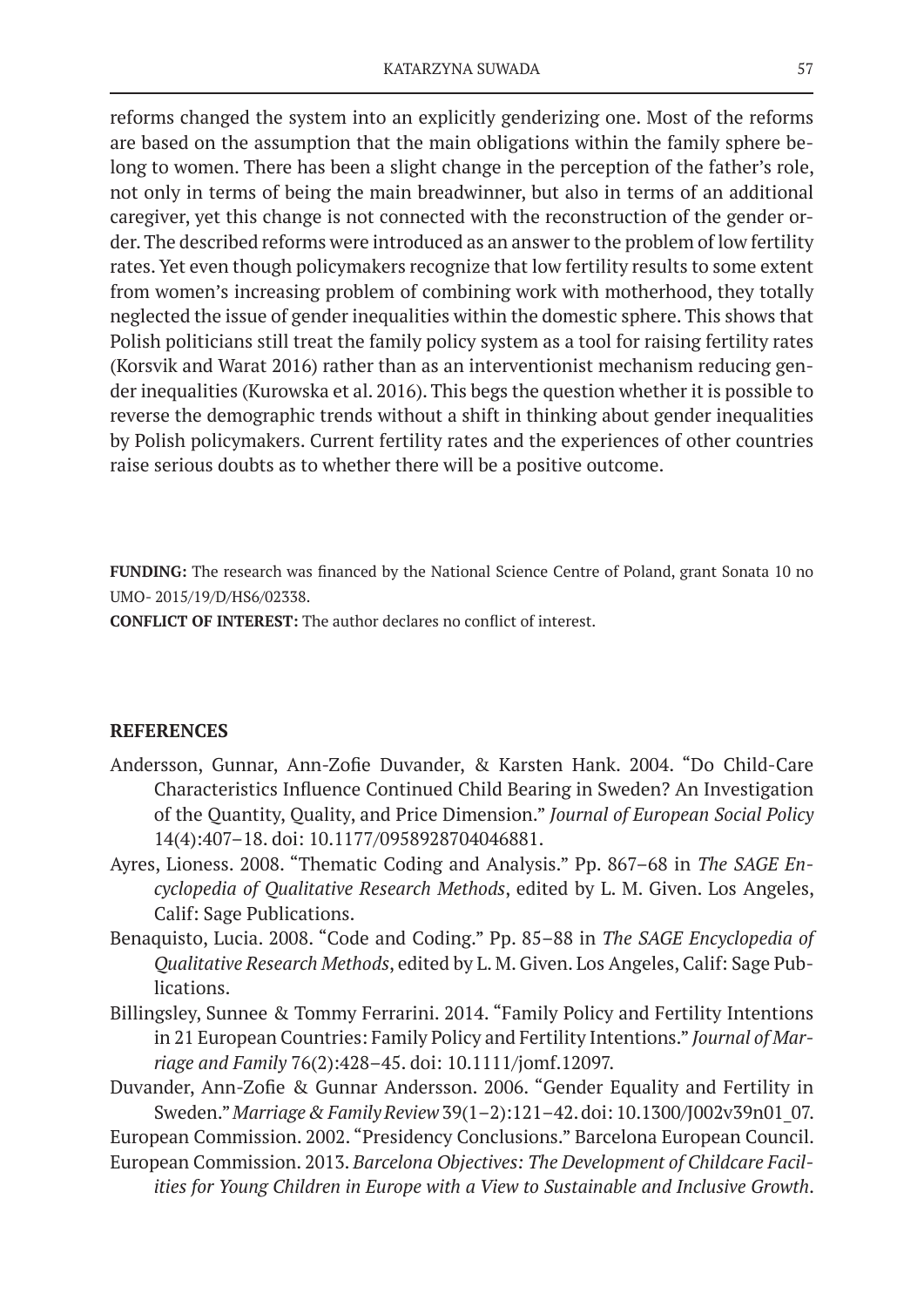Luxembourg: European Union.

- Florek, Ludwik. 2015. "Ewolucja Kodeksu Pracy." *Studia Iuridica Lublinensia* 24(3):29. doi: 10.17951/sil.2015.24.3.29.
- Graff, Agnieszka. 2014. *Matka Feministka*. Warsaw: Wydawnictwo Krytyki Politycznej.
- Javornik, Jana & Anna Kurowska. 2017. "Work and Care Opportunities under Different Parental Leave Systems: Gender and Class Inequalities in Northern Europe." *Social Policy & Administration* 51(4):617–37. doi: 10.1111/spol.12316.
- Karwacki, Arkadiusz & Tomasz Szlendak. 2021. "Fulfilled Promise or a Tool of Political Rhetoric? Analysis of the Consequences of the Polish '500+ Family' Program." *Problemy Polityki Społecznej. Studia i Dyskusje* 51:75–98. doi: 10.31971/ pps/131160.
- Kaufman, Gayle & Anna-Lena Almqvist. 2017. "The Role of Partners and Workplaces in British and Swedish Men's Parental Leave Decisions." *Men and Masculinities* 20(5):533–51. doi: 10.1177/1097184X17727570.
- Korolczuk, Elżbieta & Renata E. Hryciuk. 2012. "Wstęp pożegnanie z Matką Polką?" Pp. 7–24 in *Pożegnanie z Matką Polką? Dyskursy, praktyki i reprezentacje macierzyństwa we współczesnej Polsce*, edited by E. Korolczuk & R. E. Hryciuk. Warsaw: Wydawnictwo Uniwersytetu Warszawskiego.
- Korsvik, Trine Rogg & Marta Warat. 2016. "Framing Leave for Fathers in Norway and Poland: Just a Matter of Gender Equality?" *NORA – Nordic Journal of Feminist and Gender Research* 24:110–25. doi: 10.1080/08038740.2016.1182588.
- Kotowska, Irena, Janina Józwiak, Anna Matysiak, & Anna Baranowska. 2008. "Poland: Fertility Decline as a Response to Profound Societal and Labour Market Changes?" *Demographic Research* 19:795–854. doi: 10.4054/DemRes.2008.19.22.
- Kurowska, Anna. 2013. "Ocena Zasadności Założeń Reformy Urlopów i Zasiłków Związanych z Opieką Nad Małym Dzieckiem." *Problemy Polityki Społecznej* 2(21):155–70.
- Kurowska, Anna. 2018. "(De)Familialization and (De)Genderization Competing or Complementary Perspectives in Comparative Policy Analysis?" *Social Policy & Administration* 52(1):29–49. doi: 10.1111/spol.12272.
- Kurowska, Anna, Bartosz Pieliński, Ryszard Szarfenberg, & Anna Wójtewicz. 2016. *Perspektywa gender w polityce społecznej*. Toruń: Wydawnictwo Naukowe Uniwersytetu Mikołaja Kopernika.
- Lappegård, Trude, Marit Rønsen, & Kari Skrede. 2011. "Fatherhood and Fertility." *Fathering: A Journal of Theory, Research, and Practice about Men as Fathers* 9(1):103– 20. doi: 10.3149/fth.0901.103.
- Lundqvist, Åsa. 2011. *Family Policy Paradoxes: Gender Equality and Labour Market Regulation in Sweden, 1930-2010*. Bristol: Policy Press.
- Magda, Iga, Michał Brzeziński, Agnieszka Chłoń-Domińczak, Irena Kotowska, Michał Myck, Mateusz Najsztub, & Joanna Tyrowisz. 2019. *'Rodzina 500+' – Ocena Programu i Propozycje Zmian*. Warsaw: Instytut Badań Strukturalnych.
- Mynarska, Monika. 2011. "Kto Planuje Mieć Dzieci w Polsce Do 2015 Roku?" *Studia Demograficzne* 159(1):75–98.
- Neyer, Gerda, Trude Lappegård, & Daniele Vignoli. 2013. "Gender Equality and Fertil-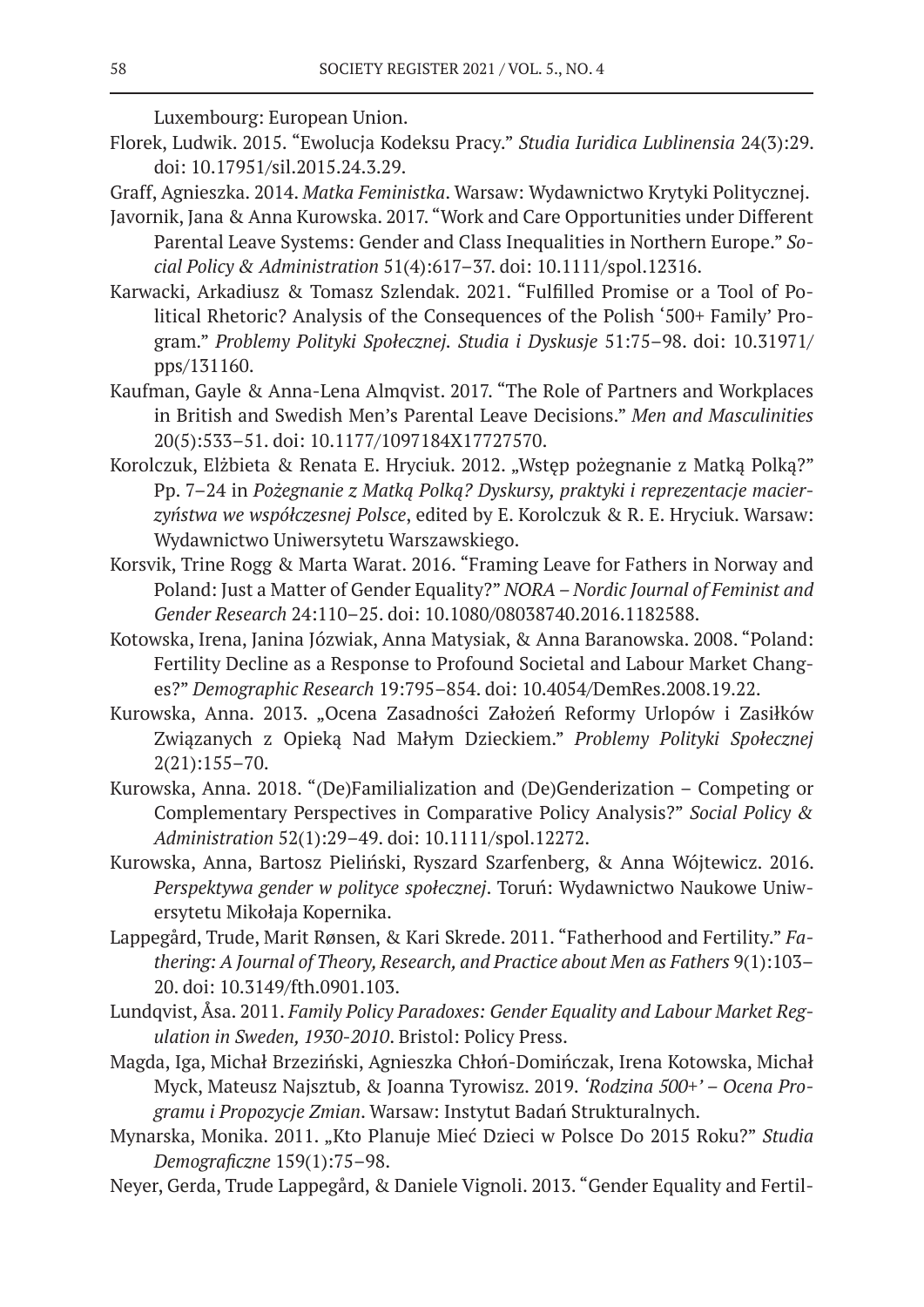ity: Which Equality Matters?" *European Journal of Population / Revue Européenne de Démographie* 29(3):245–72. doi: 10.1007/s10680-013-9292-7.

- Pustułka, Paula, Justyna Struzik, & Magdalena Ślusarczyk. 2015. "Caught between breadwinning and emotional provisions—The case of Polish migrant fathers in Norway." *Studia Humanistyczne AGH* 14(2): 117. https://doi.org/10.7494/human.2015.14.2.117.
- Ridgeway, Cecilia L. & Shelley J. Correll. 2004. "Unpacking the Gender System a Theoretical Perspective on Gender Beliefs and Social Relations." *Gender & Society* 18(4):510–31. doi: 10.1177/0891243204265269.
- Rothbauer, Paulette M. 2008. "Triangulation." Pp. 893–94 in *The SAGE Encyclopedia of Qualitative Research Methods*, edited by L. M. Given. Los Angeles, Calif: Sage Publications.
- Saxonberg, Steven. 2013. "From Defamilialization to Degenderization: Toward a New Welfare Typology." *Social Policy & Administration* 47(1):26–49. doi: 10.1111/j.1467-9515.2012.00836.x.
- Saxonberg, Steven. 2014. *Gendering Family Policies in Post-Communist Europe: A Historical-Institutional Analysis*. Basingstoke: Palgrave Macmillan.
- Saxonberg, Steven & Tomáš Sirovátka. 2006. "Failing Family Policy in Post-Communist Central Europe." *Journal of Comparative Policy Analysis: Research and Practice* 8(2):185–202. doi: 10.1080/13876980600682089.
- Saxonberg, Steven & Dorota Szelewa. 2007. "The Continuing Legacy of the Communist Legacy? The Development of Family Policies in Poland and the Czech Republic." *Social Politics: International Studies in Gender, State & Society* 14(3):351–79. doi: 10.1093/sp/jxm014.
- Scambor, Elli, Nadia Bergmann, Katarzyna Wojnicka, Sophia Belghiti-Mahut, Jeff Hearn, Øystein Gullvåg Holter, Marc Gärtner, Majda Hrženjak, Christian Scambor, & Allan White. 2014. "Men and Gender Equality: European Insights." *Men and Masculinities* 17(5):552–77. doi: 10.1177/1097184X14558239.
- Serafin, Katarzyna. 2010. "Prawo Do Urlopu Ojcowskiego w Polskiej Regulacji Prawne." *Zeszyty Prawnicze UKSW* (10.1):221–32.
- Statistics Poland. 2016. *Budżet Czasu Ludności 2013. Część II* [Time Use Survey 2013. Part 2]. Warsaw.
- Statistics Poland. 2018. *Structure of Wages and Salaries by Occupations in October 2016*. Warszawa: Statistics Poland. Demographic Surveys and Labour Market Department.
- Suwada, Katarzyna. 2017. *Men, Fathering and the Gender Trap. Sweden and Poland Compared*. Basingstoke: Palgrave Macmillan.
- Suwada, Katarzyna. 2021. *Parenting and Work in Poland: A Gender Studies Perspective*. Cham: Springer International Publishing.
- Szelewa, Dorota. 2017. "From Implicit to Explicit Familialism: Post-1989 Family Policy Reforms in Poland." Pp. 129–51 in *Gender and Family in European Economic Policy*. Cham: Palgrave Macmillan.
- Szelewa, Dorota & Michal P. Polakowski. 2008. "Who Cares? Changing Patterns of Childcare in Central and Eastern Europe." *Journal of European Social Policy*